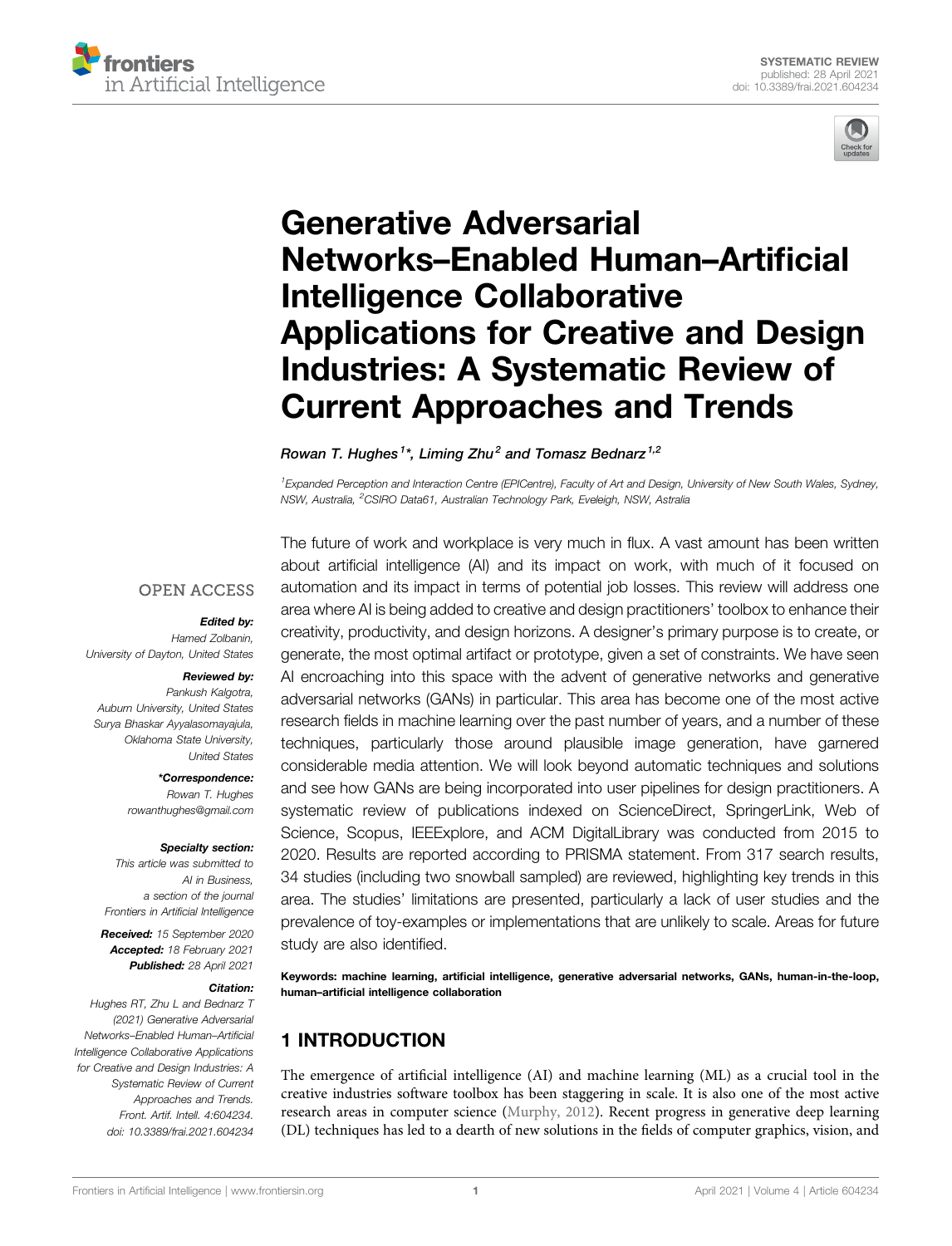

<span id="page-1-0"></span>user-aided design ([Pan et al., 2019](#page-16-0)). ML applications that directly interface with everyday users are increasingly pervasive. However, these applications are still largely entirely designed and deployed by ML engineers. Data collection, feature selection, preprocessing, model development, parameter tuning, and final assessment of the resulting model's quality are all made without consulting with end-users on how they will interact with the resulting system. Typically, this has led to systems where the enduser involvement consists of little more than providing some input and hoping for a good result. In this survey, we look at research where end-users', specifically design practitioners', involvement is deeper and collaborative in nature. That is, systems that function as design support tools rather than simple automatic synthesis tools.

One of the main challenges facing DL today is its "black-box" nature. Data are fed to a trained neural network, which then outputs a classification, decision, action, sample, etc. Despite recent advances in the field of explainable artificial intelligence (XAI) ([Biran and Cotton, 2017\)](#page-14-0), these algorithms' inner workings often remain mysterious to the user and even to the model's engineers. While the architecture and mathematics involved are well-defined, interpreting what is happening in the neural network's inner state remains a very challenging problem ([Zeiler and Fergus, 2013](#page-16-1)). This opaque nature can also lead to a fundamental mistrust between end-users and the systems with which they are interacting. The emergence of the family of generative models has created another potential avenue for the erosion of trust, with much-publicized examples such as systems to hide from facial detection systems ([Mirjalili et al., 2017](#page-15-1); [Johnson, 2020](#page-15-2)) or the generation of highly realistic fake images [\(Zhu et al., 2017a\)](#page-16-2) having drawn mixed public reaction. Exploring these issues is an essential and complex research area. One way to address trust is to give the user real-time or interactive feedback, allowing them to visually explore and develop a relationship with the underlying system. Finally, there is the ethical perspective [\(Whittle, 2019;](#page-16-3) [Fjeld et al.,](#page-15-3) [2020](#page-15-3)). To minimize potential harm to society, there needs to be a strong commitment from both government and society to

provide oversight and regulation concerning how and where AI systems are used.

One of the most decisive steps forward in DL synthesis has been the development of the family of algorithms known as generative adversarial networks (GANs). First proposed by [Goodfellow et al. \(2014\)](#page-15-4) in 2014, GANs are a type of generative model with a specific architecture in which two networks, a generator and a discriminator, compete with one another to produce increasingly plausible generated samples ([Figure 1](#page-1-0) shows the original architecture). In practice, a GAN is not dissimilar to any other convolutional neural network (CNN). The discriminator's core role in a GAN is similar to an image classifier, and the generator also operates similarly to other CNNs, just operating in reverse. GANs have several advantages over other members of the deep generative model family of algorithms. They produce higher quality output [\(Goodfellow, 2017](#page-15-5)) than other models. When compared with variational autoencoder (VAE), the images produced by GANs tend to be far sharper and realistic ([Goodfellow, 2017](#page-15-5)). Autoregressive models [\(van den Oord et al., 2016](#page-16-4)) have a very simple and stable training process, but they are relatively inefficient during sampling and do not easily provide simple lowdimensional codes for images. The GAN framework is flexible and can train any type of generator network. Other models have constraints for the generator (e.g., the output layer of the generator is Gaussian ([Kodali et al., 2017](#page-15-6))). There is no restriction on the latent variable's size. These advantages have led to GANs leading performance in generating synthetic data, especially image data [\(Wang et al., 2019](#page-16-5)).

An important step toward integrating GANs into design tools was developing methods to add a level of control over the generated outputs. Conditional GANs ([Mirza and Osindero,](#page-15-7) [2014](#page-15-7); [Lee and Seok, 2017\)](#page-15-8) allow the user to add additional input values to the generator and discriminator for categorical image generation. The InfoGAN ([Chen et al., 2016\)](#page-14-1) algorithm can extract latent features in an unsupervised manner by introducing a latent code, which is fed as an additional input to the generator. The latent code can then capture the generated images' structure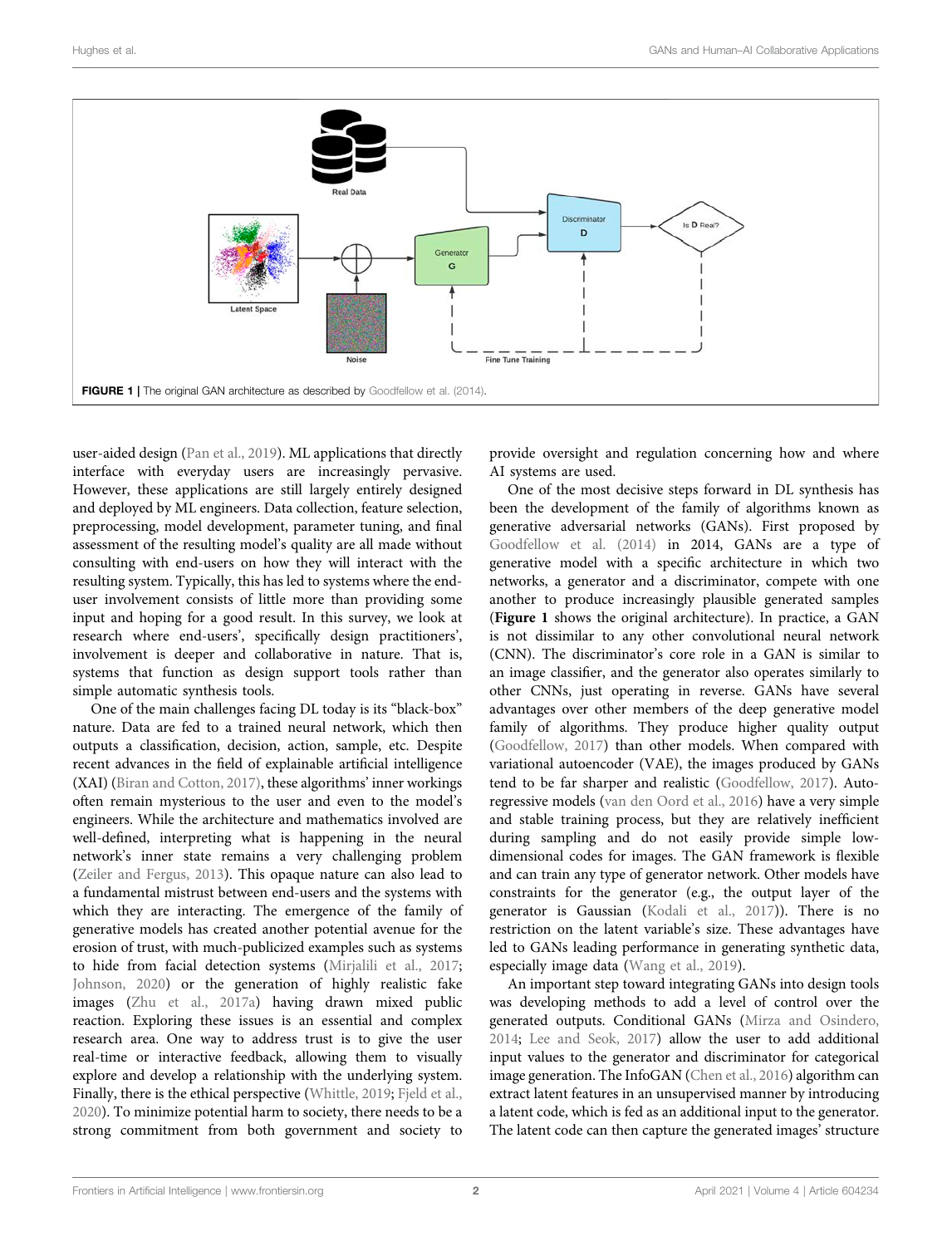by adding an additional regularization term to the loss function of GAN between the latent code and the generated image. Research into user control over generative networks is a very active area, but still in early development [\(Carter and Nielsen, 2017](#page-14-2)) but maturing rapidly ([Pan et al., 2019](#page-16-0)).

A full breakdown of the current state of the art concerning GANs is outside this study's scope. There have, however, been many excellent recent surveys on the state of the art ([Alqahtani](#page-14-3) [et al., 2019;](#page-14-3) [Hong et al., 2019;](#page-15-9) [Pan et al., 2019](#page-16-0); [Khursheed et al.,](#page-15-10) [2020](#page-15-10)), performance [\(Kurach et al., 2018](#page-15-11)), advances in image synthesis [\(Wu et al., 2017](#page-16-6); [Wang et al., 2019](#page-16-5)), and approaches to improving stability [\(Wiatrak et al., 2019](#page-16-7)). These reviews showcase the prevalence of GANs in research and indicate it as a growing area of importance. While there have been individual case studies into interactive systems that look at collaborative design with generative models ([Kato et al., 2019](#page-15-12); [Noyman and Larson, 2020\)](#page-15-13), there has not been a systematic review looking at the area more broadly.

In the next section, we will qualify the reasoning for selecting human–AI collaborative design with GANs as an area for further investigation and describe the work's guiding research questions. Following this, the systematic literature review methodology will be described, and the results of the review will be presented.

# 2 MOTIVATION

The families of generative models can be broadly categorized into two distinct categories: explicit density and implicit density models. Explicit density models are those models that assume some kind of prior distribution about the data. Prevalent examples of these approaches are those based around recurrent neural networks (RNNs) ([van den Oord et al., 2016\)](#page-16-4), autoencoders (VAEs) ([Dayan et al., 1995\)](#page-14-4), and their variants ([Kingma and Welling, 2013;](#page-15-14) [Oord et al., 2016](#page-16-8); [Higgins et al.,](#page-15-15) [2017](#page-15-15)). These approaches have produced excellent results and are widely studied ([Zhai et al., 2018\)](#page-16-9). However, they do have some drawbacks that limit their current adoption in creative tools. Models based around RNNs operate sequentially; therefore, output generation is comparatively slow. Autoencoders do not exhibit this problem but have not been shown to produce the output quality of competing models. GANs are a very prevalent example of an implicit density model, models that do not explicitly define a density function. Despite the drawbacks associated with GANs, such as training stability, they currently exhibit several advantages over competing models. Most importantly, they do not have the performance issues exhibited by RNN-based models while generating best-in-class output quality. For this reason, we focus on research that utilizes GANs and investigate their increasing prevalence as a tool in the process of design.

As mentioned previously, much of the current research around GANs has focused on automatic synthesis [\(Wang](#page-16-5) [et al., 2019](#page-16-5); [Khursheed et al., 2020\)](#page-15-10), where end-user interaction with the system is minimal (e.g. image-to-image translation). These systems have also been improving swiftly and are now capable of some impressive results [\(Wu et al.,](#page-16-6) [2017](#page-16-6)). Despite this, however, interaction with AI technology as a design tool is still a relatively immature and challenging problem [\(Dove et al., 2017](#page-15-16)), so we take a more targeted look at the current research that has a more collaborative approach to human–AI interaction.

# 2.1 Benefits

Generative design has a broader history and scope beyond the ML space [\(Krish, 2011\)](#page-15-17). Traditionally, these tools have been used by engineers or design experts who input design goals and parameters (e.g., performance, mass, spatial, and cost requirements). From these inputs, these tools explore the solution space, generating design options and alternatives. AI technology has been making inroads in the area<sup>1</sup> ([Kazi et al.,](#page-15-18) [2017](#page-15-18)), and we are now beginning to see generative models coming into the fold at research and application levels.

[Figure 2](#page-3-0) illustrates how [Zeng et al. \(2019\)](#page-16-10) saw AI being integrated into the design cycle. It shows how the human–AI relationship can be collaborative; in this case, their system generates design variety from user input, which can then be explored by the user and incorporated into the next iteration. Other examples we will discuss include systems that can generate landscape paintings ([Sun L. et al., 2019](#page-16-11)) or terrains ([Guérin et al.,](#page-15-19) [2017](#page-15-19)) from quick sketches, thus allowing users to more efficiently iterate over their designs than if they had to realize their design at each step fully.

ML has been an active research area for a long time, but its adoption as a mainstream technology in the creative/design space is a relatively new phenomenon. Much of the research has been directed into creating systems capable of performing tasks, and while many powerful systems and applications have emerged, the user experience has not kept pace ([Dove et al., 2017;](#page-15-16) [Yang, 2018\)](#page-16-12). Interaction design aims to create interfaces that are easy to use, effective, and enjoyable. In designing user interfaces that interact with AI systems, there has been a general lack of focus on the enduser. This review will look at many examples where interaction design and end-user needs have been considered to varying degrees, highlighting good practice, current limitations, and avenues of interest for further research.

### 2.2 Challenges

In the public mind, the use of AI and ML is seen as a new, innovative technology. While this notion has some truth to it [\(Cearley et al., 2019](#page-14-5)), it is also true that ML is quite a mature field. ML has been around a long time ([Samuel, 1959\)](#page-16-13). There are countless textbooks, academic courses, and online resources dedicated to the topic. With this said, user experience design for ML systems and human–AI collaboration remains relatively rudimentary [\(Dove et al., 2017;](#page-15-16) [Yang, 2018](#page-16-12); [Yang et al., 2020\)](#page-16-14). There may be several reasons for this, but one that stands out is simply that ML is a fundamentally more difficult design material. ML systems have a "black-box" quality to them that is fundamentally different from heuristics driven systems. The outputs of these systems are often not easily explained,

<sup>1</sup> [www.autodeskresearch.com/projects/dreamcatcher](%20http://www.autodeskresearch.com/projects/dreamcatcher)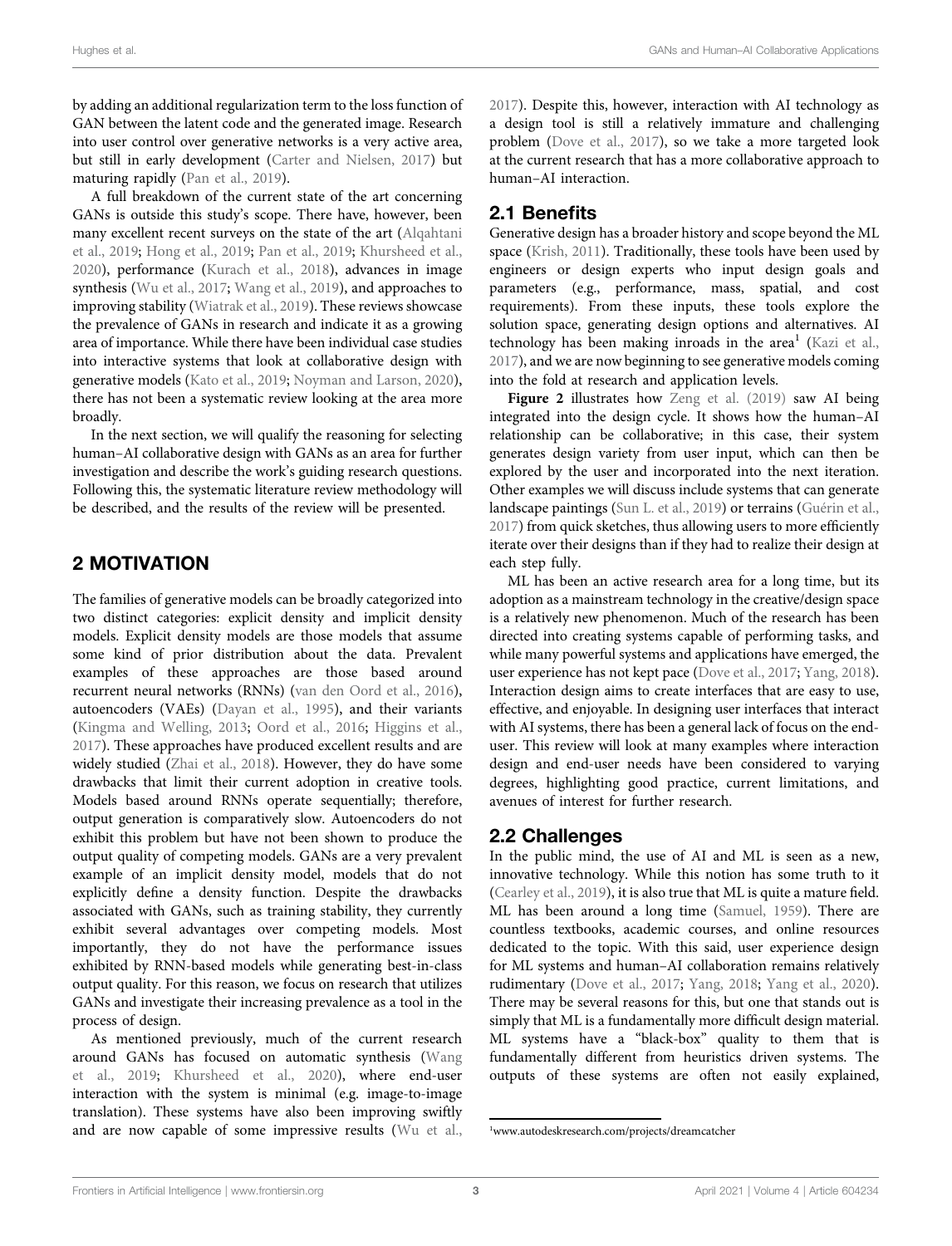

<span id="page-3-0"></span>particularly when errors occur. Therefore, designers have a challenging task designing systems that bridge the ML–human perspective, with deep collaboration with engineers being critical.

The research challenges associated with improving human–AI collaboration in the generative space do not have the easily digestible outcomes associated with the most well-known work in the DL field. To evaluate the work, one asks the question: "Is the technology helping humans think and create in new ways?" rather than whether the technology outperforms previous methods on a well-defined task. This can be a more difficult question to ask.

There is an outstanding question as to whether creativity might be limited by using tools based on GAN architecture. An optimally trained GAN generator should recreate the training distribution and therefore cannot directly generate an image based on new governing principles because such an image would not be similar to anything like it has seen in its training data. Therefore, one must ask if users would be prevented or discouraged from exploring more exciting directions. While GANs show tremendous promise in allowing people to create and explore, this fundamental question remains.

Aside from human–AI interaction challenges, many technical challenges exist despite the powerful results demonstrated by GANs. One issue is mode collapse, which is one of the most common failures in GANs. It occurs when the generator maps multiple distinct inputs to the same output, which means that the generator produces samples with low diversity. There are many proposed solutions ([Arjovsky et al., 2017](#page-14-6); [Kurach et al., 2018\)](#page-15-11) to mitigate the problem, but it remains an area of research. Another problem is training convergence. As the generator improves with training, discriminator performance naturally decreases because it becomes increasingly more difficult to distinguish between real and fake. This progression poses a problem for convergence of the GAN as a whole: The discriminator feedback gets less meaningful over time. If the GAN continues training past the point when the discriminator is giving completely random feedback, then the generator starts to train on junk feedback, and its quality may collapse. Finally, it is worth mentioning that the training of a simple neural network takes some computational effort. There is an added level of effort required in training GANs due to the networks' dueling nature, requiring both more time and computational horsepower. While these technical challenges are not the central focus of this paper, they represent a

significant factor in how the GAN-enabled user interfaces are developed and deployed.

### 3 METHODOLOGY

With ML, more specifically GANs, becoming increasingly important for a range of reasons previously described, and work in this area beginning to grow, it is important to take stock of the current approaches to find similarities, themes, and avenues for further research. As such, the guiding research questions for this review are as follows:

- What approaches exist around GAN-enabled human–AI collaborative design tools?
- What are the limitations of studies and approaches around GAN-enabled human–AI collaborative design tools?
- What subareas are understudied in the domain of GANenabled human–AI collaborative design tools?

Given these research questions, the following section describes the methodology for searching the extant literature for information to address them.

### 4 LITERATURE SELECTION CRITERIA

A systematic literature review was performed using the PRISMA [\(Shamseer et al., 2015](#page-16-15)) reporting methodology to examine the current state of the literature. Searches were conducted on the ScienceDirect, SpringerLink, Web of Science, Scopus, IEEExplore, and ACM digital libraries, using the following Boolean search queries:

- ("Generative Adversarial Network" OR "GAN") AND ("Art Design" OR "Sketch" OR "Computer Art" OR "Artist" OR "Creative Arts" OR "Computer Aided Design")
- ("Generative Adversarial Network" OR "GAN") AND ("Architecture" OR "Urban Design" OR "Urban Planning")
- ("Generative Adversarial Network" OR "GAN") AND ("Design Process" OR "Computer Aided Design" OR "Human Computer Interaction" OR "Human-AI" OR "Collaboration")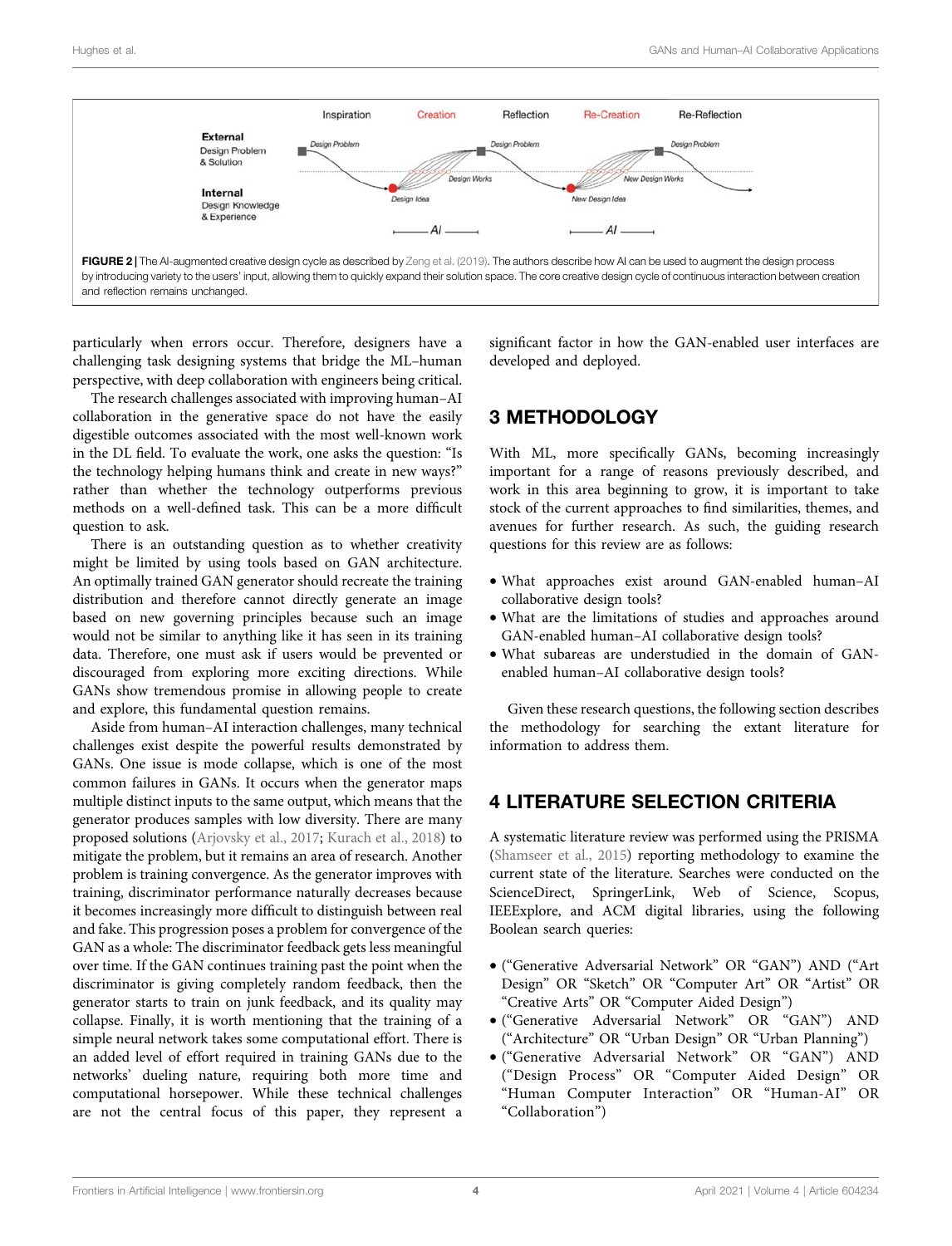

- <span id="page-4-0"></span>• ("Machine Learning") AND ("Art Design" OR "Sketch" OR "Computer Art" OR "Artist" OR "Creative Arts" OR "Computer Aided Design")
- ("Machine Learning") AND ("Architecture" OR "Urban Design" OR "Urban Planning")
- ("Machine Learning") AND ("Design Process" OR "Computer Aided Design" OR "Human Computer Interaction" OR "Human-AI" OR "Collaboration")

In addition, articles were restricted using criteria common in systematic reviews in the area of ML. The criteria used were as follows:

- Recent article: articles had to be published within the last 5 years (i.e., since 2015 at the time of writing);
- Relevancy: articles had to be relevant to the topic of AI (articles which spoke about general AI learning from a human psychology perspective were excluded) and future of work (i.e., articles which did not describe approaches or techniques for advancing the future of work were excluded);
- Accessibility: articles needed to be accessible via the portals previously described;
- Singularity: duplicate articles were excluded;
- Full paper: abstracts and other short papers were excluded (extended abstracts were included).

[Figure 3](#page-4-0) illustrates the filtering process used to produce the final set of literature. Using the above research parameters, combined with a year filter ( $\geq 2014$ ), a total of 317 articles were gathered, which were reduced to 262 after filtering out duplicate results using the JabRef software "Remove Duplicates" feature. The titles and abstracts of these articles were reviewed for relevance to the domain of generative networks and design, of which 188 were deemed relevant using the relevancy measure described above. These articles were then read in full to determine relevance to the domain. The remaining 34 articles after this stage of filtering constitute the primary analysis of this article.

The collapse from 317 to 34 works was due to the search terms' broad scope. Many of the articles returned outlined automatic methods or algorithms. The criteria for this survey require the method to be user-guided or have iterative user involvement, so these articles were excluded from the final literature. Second, several articles simply mentioned the search terms for describing AI systems generally for the reader. Such passive use of the search terms could not be determined until the full paper was examined.

Additionally, two articles were added to the review, using a snowball sampling technique [\(Greenhalgh and Peacock, 2005\)](#page-15-20), where if a reviewed article cited a relevant sounding article, it was subsequently assessed, and if deemed relevant, added to the pool of articles for review (14 articles were examined during this stage).

Before discussing the methodologies, the following section explores at a high level the core themes in the 34 articles reviewed, in terms of example domains and scope, to paint a picture of the current state of the research space.

# 5 SUMMARY OF LITERATURE

Selected articles were categorized and analyzed based on domain space, publication type, year, user-interface modality, and operation method. A full list of selected articles and values for each of these is provided in the appendix.

### 5.1 Publication Type

The reviewed articles' largest outlet was conference proceedings (18), with 15 articles published in journals. One extended abstract [\(Noyman and Larson, 2020](#page-15-13)) was included due to its scope and critical relevancy.

### 5.2 Year

In 2019, 13 articles were published. Eight were published in 2020 (so far), nine in 2018, three in 2017, and one in 2016 ([Figure 4](#page-5-0)). This indicates that research into attempting to incorporate GANs with user-guided design is an area that is young and developing. The slight decrease in articles in 2020 may be due to the current difficulties in performing both experiments and user testing. Given the sudden increase in publications, there is a reasonable amount of cross-over between some research streams. Ideally, these researchers may consolidate their work and progress together, rather than in parallel, into the future.

### 5.3 Domain Space

Articles were categorized based on the featured subject domain(s) they focused on (either in their implementation or theoretical domain). Work could exist across multiple categories. The distribution of articles across the categories is summarized in [Figure 4](#page-5-0) and expanded upon in this section.

The largest cohort of articles (17 articles) focused primarily on art-design tasks (e.g., generating paintings, and terrains). Six articles are situated in the fashion-design space. An area that was expected to have greater representation was urban planning/ design; however, this area was the focus in only three articles reviewed. There were four articles addressed in the graphic design space and three in game design. Finally, one article addressed sports-play design. This categorization helps understand the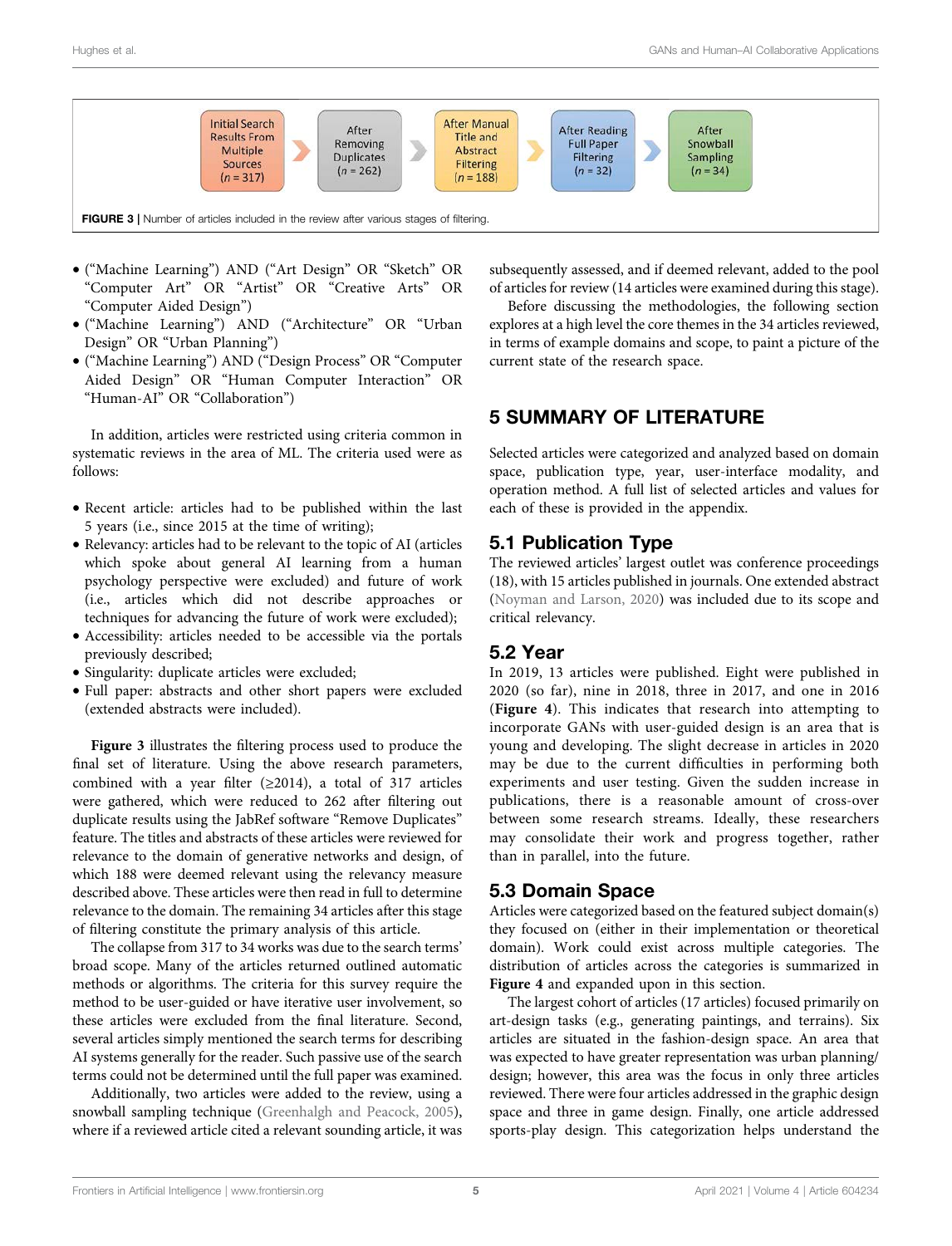

<span id="page-5-0"></span>

<span id="page-5-1"></span>areas where this research is currently being deployed and aids in identifying areas currently under-served.

### 5.4 Human–Computer Interface Modality

We are focused on researching how GANs are being integrated into design support tools. One of the critical human–computer interaction (HCI) considerations when creating these tools is how the end-user will communicate or interact with the system. The reviewed articles present various interface modalities, with the most common being sketch-based interfaces (21 articles) and what we choose to call "landmark-based," which is where an area or point of interest is marked by the user in some manner (12 articles). In addition, two works each featured node-graph, parameter-based, and language-based interaction modalities, respectively. [Figure 5](#page-5-1) illustrates the breakdown of the UI modalities.

As most articles are situated within the art-design space, it is somewhat unsurprising that most interface modalities were sketch-based. Sketch-based UI systems are familiar, comfortable, and intuitive to use for artists. There is some cross-over between sketch and landmark modalities also, as

sketches can be used to provide information, or as commonly referred to as "hints," to the network to constrain or guide the output. Node-based interfaces are another common feature of modern digital content creation (DCC) tools. This type of interface may become more prevalent in the future.

Natural-language user interfaces (NLUIs) have become a feature of everyday life [\(Shneiderman et al., 2016\)](#page-16-16). It remains a challenging problem and a highly active research area. Despite this, NLUIs represent a highly intuitive way to communicate with a system. Two of the articles reviewed took this approach.

Disentangled representation learning [\(Locatello et al., 2019\)](#page-15-21) is an exciting, emerging research topic within the ML space. It is an unsupervised learning approach that seeks to encode meaningful feature representations in the learned space, with each dimension representing a symmetrically invariant feature. In practical terms, this allows for the extraction of parameters that correspond to desirable features that facilitate control over the system. If we take the example of a data set of simple shapes, the approach may allow for the extraction of parameters such as rotation and color. This is not a trivial task within the GAN space, as there is no predefined distribution over which we can exercise control. Two articles adopt current approaches [\(Chen et al., 2016\)](#page-14-1) to the problem to present users with controllable parameters to aid in the design process.

# 5.5 Method of Operation

In examining the surveyed work, two fundamental modes of operation became apparent: variation and beautification.

Design horizon expansion through variation is not a new paradigm. Many interesting new tools have been coming online to allow designers to explore machine-generated variations. The basic workflow is that a designer provides a design, possibly alongside a specified set of constraints (e.g., variance from example and structural constraints). The machine then generates a selection of design variants. The designer can then examine the variants and select one or adapt their design, taking inspiration from the generated examples. This process can be iterated over until a final desired design is found. Seven articles fall into this category.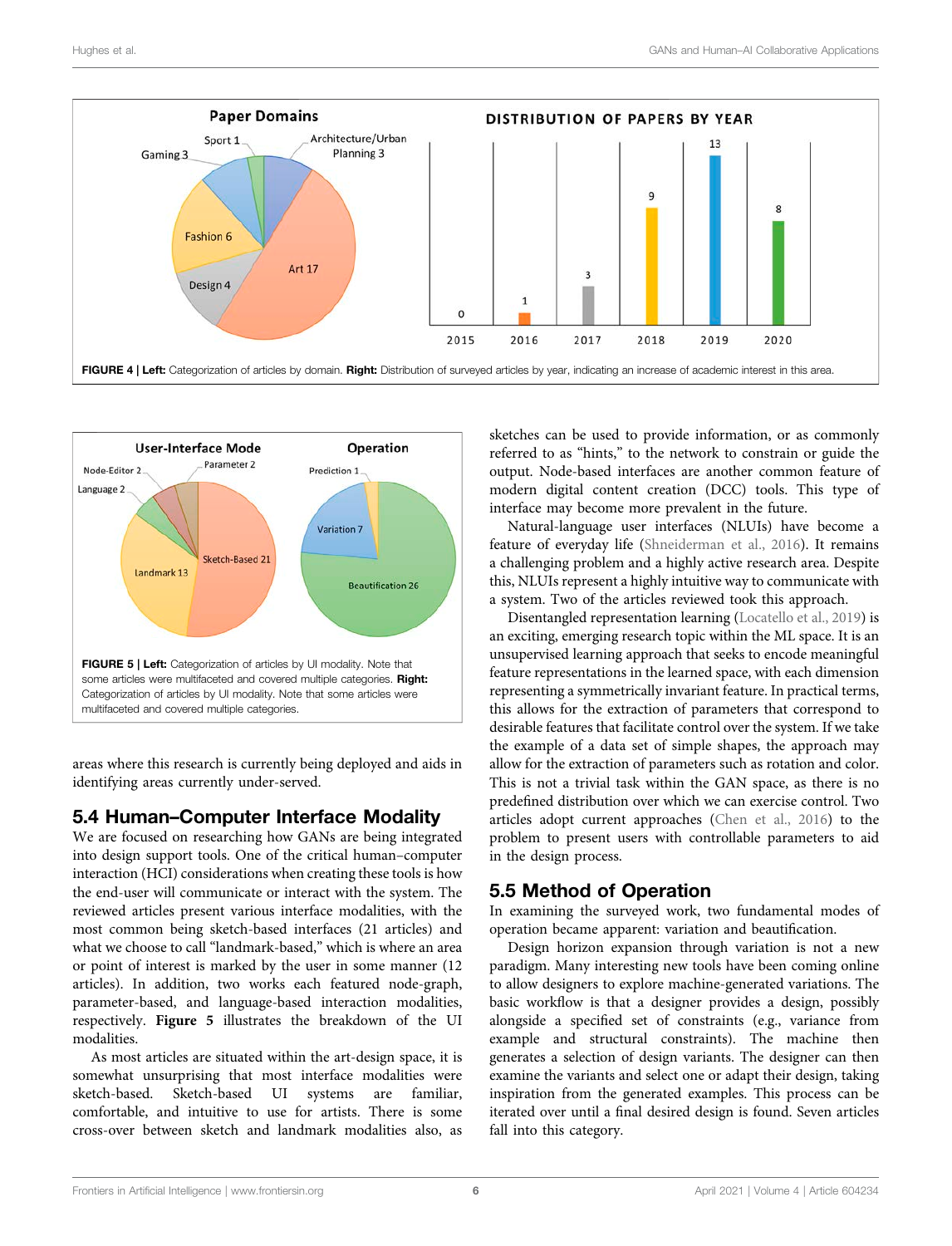

<span id="page-6-0"></span>The other primary mode of operation was "beatification," or elaboration based on course user input. This mode is perhaps the most straightforward mode of operation, in that designers provide the system with course level input (e.g., sketches, graphs, and language-based instruction), and the system outputs a more fully realized design (e.g., image, landscape, and game level). This review outlines various examples of this approach, and despite differences in interaction mode, inputs, and so on, the basic principle remains the same. This category represents the largest cohort of works, with 26 articles.

A single outlier, BaketballGAN ([Hsieh et al., 2019\)](#page-15-22), operates by generating a predicted simulation result given a user design.

### 6 DISCUSSION

### 6.1 Research Question 1: What Approaches Exist Around Generative Adversarial Networks-Enabled Human–Artificial Intelligence Collaborative Design Tools? 6.1.1 Architecture and Urban Planning

Graph editors are a common interface paradigm within the DCC landscape, $2,3$  so it is somewhat interesting that the work by [Nauata et al. \(2020\)](#page-15-23) presented one of only two graph editor interfaces in the reviewed literature. The work describes a framework for a node-graph–based floor plan generation tool. A user constructs a simple graph representing the rough desired layout ([Figure 6](#page-6-0)), with nodes representing rooms of various categories and edges representing adjacency. The method uses the Conv-MPN (convolutional message passing networks) ([Zhang](#page-16-17) [et al., 2019\)](#page-16-17) architecture, but here, the graph structure is explicitly passed to the generator. The Conv-MPNs are used to update feature volumes via message passing, which are later up-sampled and propagated to a final CNN network that converts a feature volume into segmentation masks. In this way, the generator

2 [www.sidefx.com/products/houdini](%20http://www.sidefx.com/products/houdini)

3 [www.foundry.com/products/nuke](%20http://www.foundry.com/products/nuke)

generates output that resembles a floor layout, a segmented image with axis-aligned rectangles for each room and corridor. The user can then select preferred outputs and manually adjust them as required. The work notes some limitations to be addressed in future work, such as the current requirement that rooms be rectangular and allowing for further parameterization (i.e., room size and corridor length).

The FrankenGAN [\(Kelly et al., 2018](#page-15-24)) framework allows users to generate high-fidelity geometric details and textures for buildings. The name is due to its nature as a patchwork of networks rather than an end-to-end system. By adopting this approach, intermediate regularization steps could be performed, leading to higher quality results. In addition, it offers users the chance to interact with the system at several stages. A user initially provides a coarse building shape, and the geometry generation network then adds high-fidelity details, such as doorways, windows, and sills. At this stage, the user can edit the generated geometry through a sketch-based system before passing new geometry to the texture generation network. The user can then specify the desired style for the resulting texture as well as variance parameters. The authors present some impressive results across a wide range of building styles, and a perceptual study indicated that their system produced significantly better results than competing models.

The DeepScope project ([Noyman and Larson, 2020\)](#page-15-13) presents a real-time, generative platform for immersive urban-design visualization. In this work, the authors used a tangible user interface (TUI) to allow designers to iterate over urban designs quickly and observe generated images of the emergent street scene in real time ([Figure 7](#page-7-0): top left). The TUI takes the form of a tabletop with a grid layout, with physical cell blocks of varying colors representing different classes of tile (street, green space, and construction) and an observer (a standard LEGO figurine), from whose perspective the final street scene is rendered. A scanner overlooks the tabletop and relays changes being made to the grid-cell layout, which updates the system's internal virtual 3D layout. This 3D environment is procedurally decorated with cityscape elements (e.g., lamppost and vegetation) and then passed to the DC-GAN, which generates a street scene from the observer's perspective. The system was designed with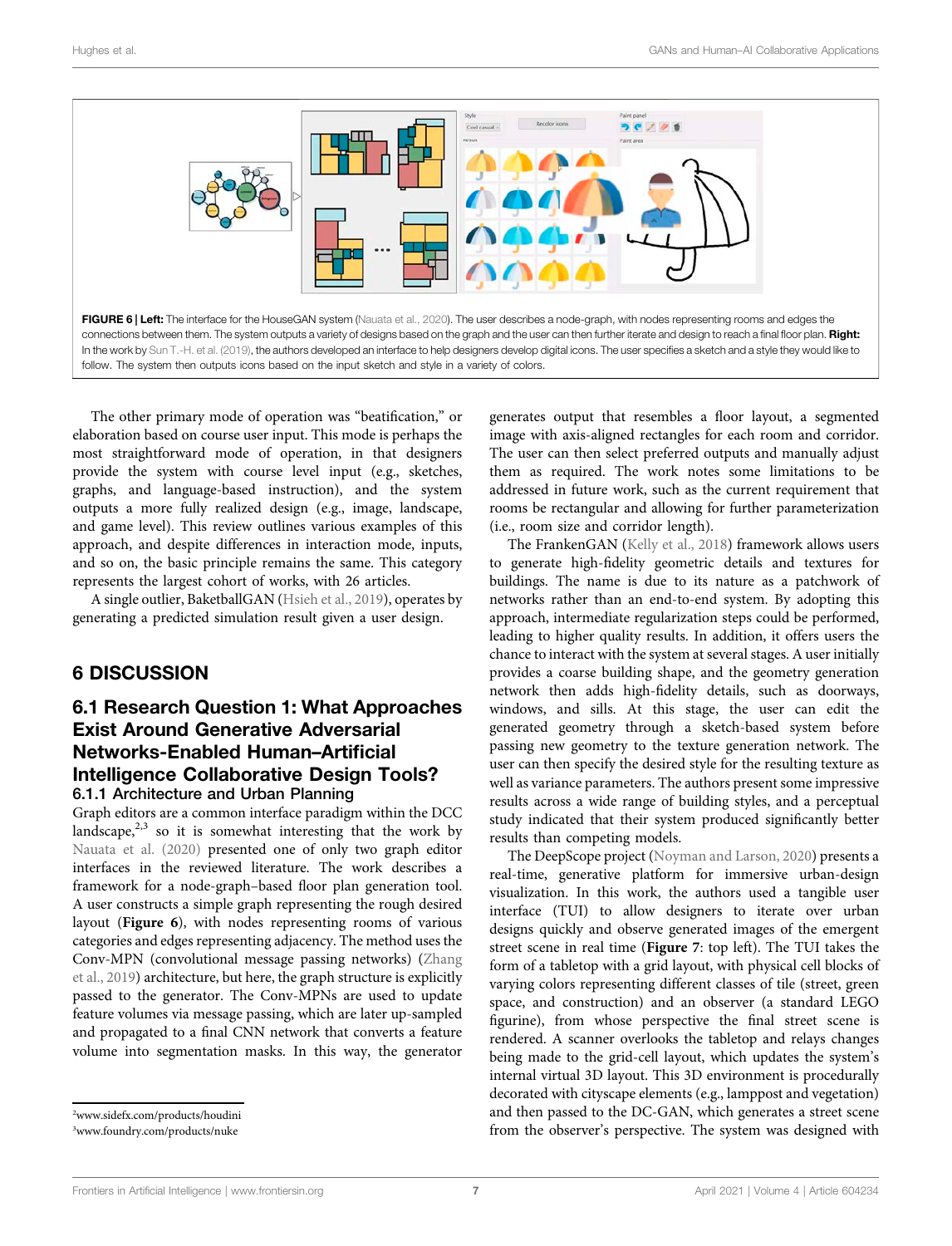

<span id="page-7-0"></span>intuitiveness as a design principle, allowing experts and nonprofessionals to experiment collaboratively with urban design scenarios with real-time feedback. The platform can augment the early stages of cityscape design with vivid streetview visuals. Unlike traditional CAD tools, the complexity of creating a 3D urban scene is carried out by the pretrained neural network. Finally, the lack of high-resolution visual fidelity, currently a drawback with GAN output, allows designers and regulators to focus on the overall "Image of the City" instead of undecided details.

#### 6.1.2 Graphic Design

[Sun T.-H. et al. \(2019\)](#page-16-18) presented a system that aids designers in the creation of digital icons. The authors trained a dualconditional GAN [\(Yi et al., 2017](#page-16-19)) on a large database of icons. In this case, rather than training a discriminator to recognize whether an icon is man-made or machine-generated, two discriminators determine whether paired images are similar in structure and color style, respectively. With this system, humans and machines cooperate to explore creative designs, with human designers sketching contours to specify the structure of an icon, then the system colorizing the contours according to the color conditions. To improve usability and to not overwhelm the user with all possible varieties, the user is asked to specify a "style." The system then randomly selects a selection of icons labeled with that style which are fed to the network as the color condition. Even giving for the fact that output are relatively simple icons, the results of this method are quite impressive and a subjective evaluation study conducted by authors confirmed that their method performed best among a selection of other methods representing the state of the art.

Content layout is a core skill of graphic designers, being a key component in guiding attention, esthetics, etc. Zheng et al. () presented a system for generating user-guided high-quality magazine layouts. The network was trained on a large data set of fine-grained semantic magazine layout annotations with associated keyword-based summaries of textual content. Users can exercise control over the layout generation process by roughly sketching out elements on the page to indicate approximate positions and sizes of individual elements.

The work of ([Zeng et al., 2019](#page-16-10)) investigated whether AI can be used to augment design creativity. They based their approach on fundamental design principles [\(Dorst and Cross, 2001](#page-15-25); [Preece](#page-16-20) [et al., 2015\)](#page-16-20) and adapted the existing design cycle to incorporate AI tools ([Figure 2](#page-3-0)). Addressing a particularly difficult design problem, that of typeface design for Chinese characters, the authors noted the historically stylistically broad yet unified nature of Chinese character design. Modern Chinese character fonts do not exhibit this level of variation, and so the authors attempt to use AI to augment typeface designers' creative abilities. The network was trained on a selected number of standardized Chinese typefaces. The final model was then used to generate many typefaces, and the designers examined the generated fonts to find ones that matched their desired features. Input fonts that adversely affected the resulting sets were then removed, and the network was retrained. This cycle was repeated until the designer's criteria were met. The study shows how the design cycle is not fundamentally altered, but simply augmented. Design professionals are still responsible for putting forward questions, formulating rules, and providing the starting point. The AI can then take over some responsibility, to generate a more diverse set of typeface forms than would be feasibly possible by a design team. The study also demonstrates how this collaboration can continue indefinitely to meet design goals.

[Chen et al. \(2019\)](#page-14-7) presented a system to aid design ideation. The framework consists of two separate networks: a semantic ideation network and a visual concepts synthesis network. In the initial design session, the users interact with a visual semantic network graph (the network is based on ConceptNet, with a filter to increase concept diversity). The users can choose how far they would like to venture, conceptually, from the initial idea and also view and filter the resulting network (i.e., in one example, a user starts with the concept "spoon," steps forward, and lands on "straw" via "soup": the participant then combined the two ideas to develop a spoon that incorporated a straw into the handle). In the second phase, the system uses a GAN to generate novel images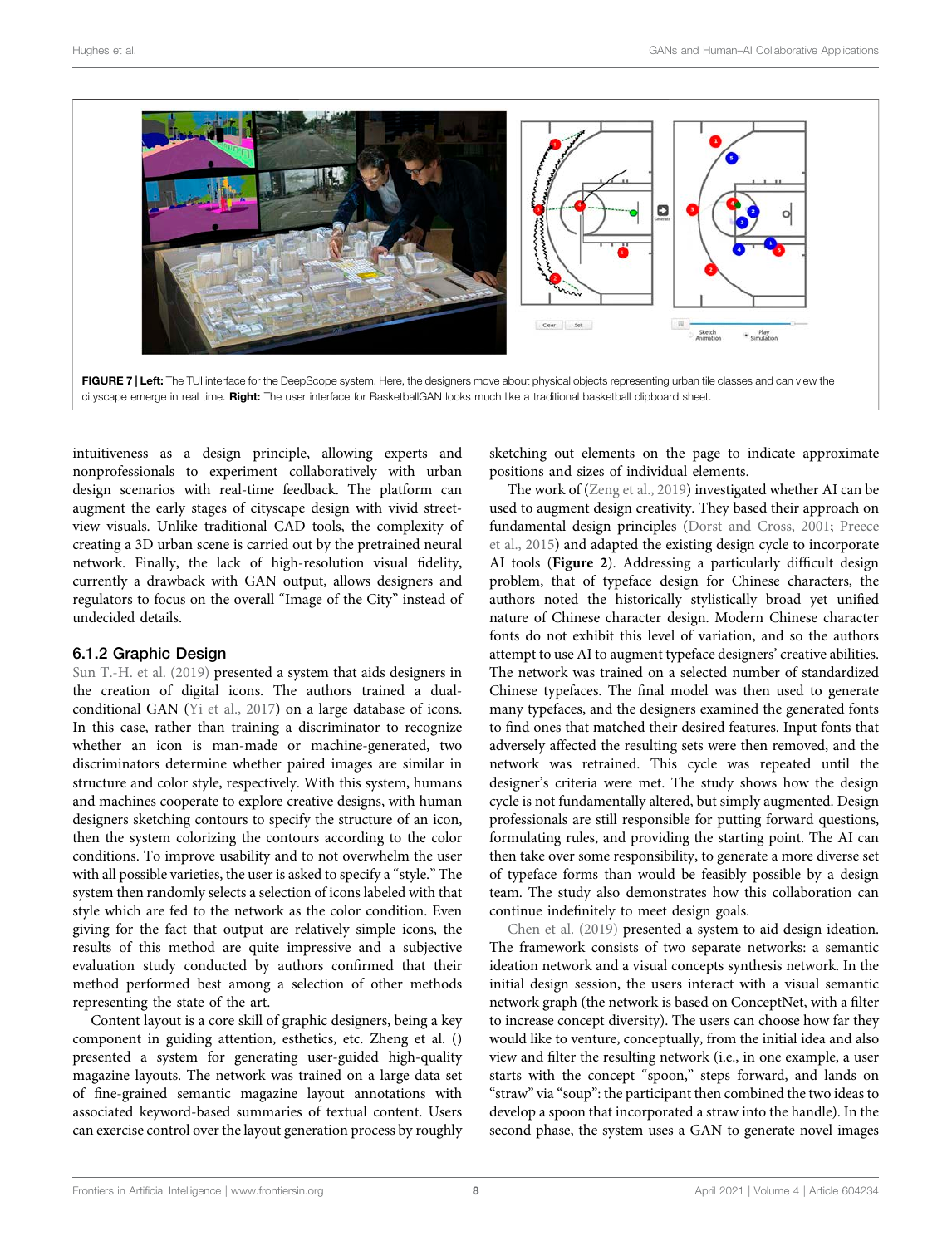

<span id="page-8-0"></span>that attempt to synthesize a set of visual concepts. A case study was performed, with participants developing some interesting results, combining concepts together (e.g., one design team blended a spoon with branching leaves, each of which had a vessel for condiments shaped like seeds) in unusual and interesting ways.

#### 6.1.3 Game Design

In the field of content creation for game design, [Volz et al. \(2018\)](#page-16-21) presented a controllable level creator for the ever-popular Mario Brothers video game. Many, including modern level descriptions for tile-based 2D platformers, boil down to simple text files. In this work, a DC-GAN was trained on a large set of text-based Mario Brother levels. To provide designers a level of control over the final levels, the space of levels encoded by the GAN is further searched using the covariance matrix adaptation evolutionary strategy (CMA-ES) ([Hansen et al., 2003\)](#page-15-26). This algorithm makes it easy to specify vectors that correspond to various desirable features, such as the number of enemies and bonuses. One issue that arose was that some of the generated levels were unsolvable and unreachable by the player, given the control restrictions. This was solved through a simulation approach. An AI agent ran through each of the generated levels to identify those levels that did not have a solution. In this way, level elements with undesirable features were eliminated. The authors note the fast speed of level generation and suggest that the levels could be generated on the fly, dynamically adapting to playstyle, difficulty, or designer input.

[Schrum et al. \(2020\)](#page-16-22) extended this work with a focus on providing a set of design tools that would give level designers a greater level of control over the finished levels. They again used a GAN to generate a latent space, from where level segments can be drawn. The designer can explore a series of level segments, highlight segments they like and then apply a latent variable evolution algorithm that presents them with the selected segments and their offspring for further iteration. The designer can also select an individual-level segment and alter the individual latent vector values, allowing further control. The designer can also select two segments and interpolate between them by walking the line in high-dimensional space between the

two latent vectors ([Figure 8](#page-8-0)). The authors then performed a user study, with 22 participants, to evaluate their system. Three groups participated, two with evolution controls and one with the full feature set. The results showed that exploration controls were preferred to evolution, but the full feature set was most desirable.

The work of [Gutierrez and Schrum \(2020](#page-15-27)) took this idea a step further. They use a similar automatic GAN-based approach to the generation of individual dungeon rooms, as the previously described work, but combine this with designer-specified graphs describing the high-level dungeon layout for the game The Legend of Zelda. This work blends the abilities of GANs nicely to generate level segments, whose parameters can be controlled similarly to the two previous works, with an interface that allows a game designer to easily specify the desired high-level features.

#### <span id="page-8-1"></span>6.1.4 Fashion

Several works centered around fashion design, with solutions presented spanning across many different problems. The work of [Kato et al. \(2019\)](#page-15-12) examined whether GANs can be used to generate novelty while preserving the inherent brand style. Their training set consisted of samples of a single brand design released over a 3-year span; this choice was made to maximize style consistency. The progressive growing of GANs (P-GAN) algorithm ([Karras et al., 2017](#page-15-28)) was applied to produce a set of generated designs of varying resolutions outputted at three discrete training epochs. They then performed a user study and evaluation with professional pattern makers. The professionals were asked to evaluate the difficulty in creating a physical pattern from each design they were presented to evaluate the importance of both resolution and training time. Interestingly, neither factor had a significant impact. Of far greater importance was the professional's experience with the underlying brand. Pattern makers are quite familiar with elaborating designs from rough sketches, but those designs are generally informed by brand design philosophy and principles. The authors noted that the professional's impression of pattern-making difficulty was reduced when given rough dimensions and material suggestions and suggested that results could improve dramatically with much higher quality images.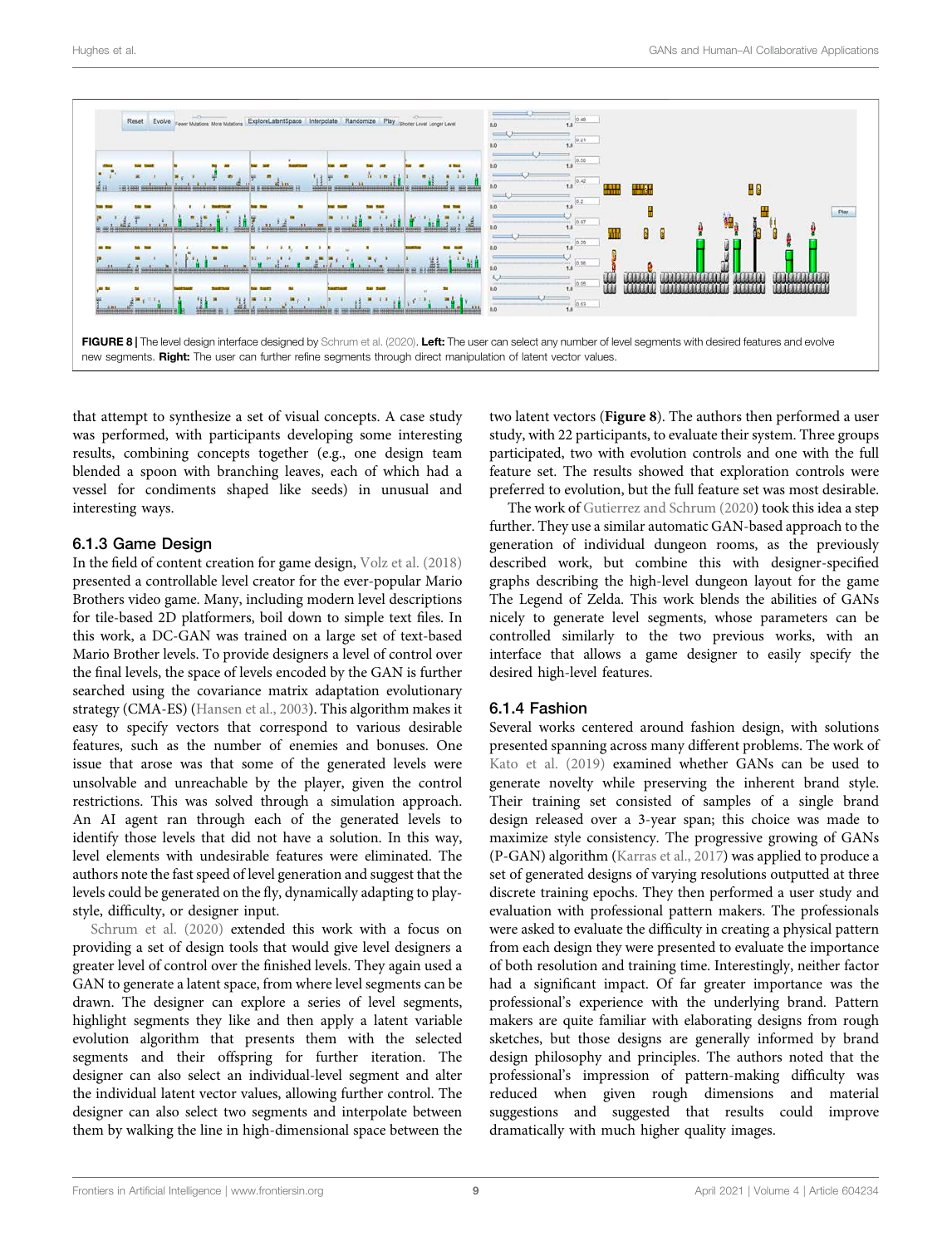

<span id="page-9-0"></span>[Sbai et al. \(2019\)](#page-16-23) presented a system that generates novel fashion designs while allowing a fair degree of user control over several key features, importantly texture and color. The system builds on existing approaches to the generation of novelty by GANs [\(Elgammal et al., 2017\)](#page-15-29) and facilitates a degree of fine control over the output and the degree of novelty introduced. In this way, the final tools are more useful to a potential designer than being presented with a set of novel designs. The authors performed some user studies to determine the degree to which their system produced preferred designs over state-of-the-art approaches and found a very significant improvement in likability scores for the garments produced by their system.

[Cui et al. \(2018\)](#page-14-8) presented a tool for designers to visualize more complete fashion designs quickly. Users provide both an input sketch and a material. The system then applies the material to the sketch in an intelligent manner. In contrast to the previous work, the training data were broadly sourced, containing diverse designs, styles, and brands. The network architecture adapts BicycleGAN ([Zhu et al., 2017b\)](#page-16-24) by using fabric pattern samples to train the encoder so that only the material and color information are contained within the latent vector. A user's sketch constrains the shape of the final generated image, and the color and material are constrained by the input pattern. The final sketch-based UI is straightforward to use, and one could imagine it being used in both recreational and professional settings. From a professional's perspective, one could imagine the benefit of quickly visualizing different patterns on the same design, saving valuable production time. This work, unfortunately, omits a user study. A study may have yielded interesting findings as the visual fidelity of the produced designs is very impressive and among the best found among all papers reviewed. As we saw from the previously discussed paper, practitioners perceived difficulty in creating physical patterns from the generated designs were mitigated through material specification. Investigating how professionals perceived this tool with material specification and improved visual fidelity would be highly interesting.

[Zhao and Ma \(2018\)](#page-16-25) described an in situ augmented reality (AR)–enhanced fashion design system powered by AI. In this case, the authors detailed the thought process behind their design

decisions. They consulted with design professionals in determining the feature set for their interface and considered their common practices and working habits. They determined that modern fashion designers often look to street style, taking inspiration from spontaneous urban fashion trends. The authors decided on an AR system to empower designers to sketch and design garments in situ quickly. One of the issues with generative networks is that they are bound to the data set upon which they are trained, but designers have different styles and techniques. To compensate for this and create a more generalized system, the authors decided on a two-step compensation method. The author first marks up the captured images with familiar landmarks (e.g., hemline and sleeve end). These landmarks are then used as a compensation signal for the second network to cater to sketch styles that lay outside of the trained network's representation. While the system results lack the previous example's visual quality, the interface and design processes are much improved ([Figure 9](#page-9-0): left). The authors kept the end-users in mind throughout, and the building blocks are in place for a viable, usable system. The AR component is a little limited where there is little essential difference between the desktop and AR in practice. However, a natural extension would be to use AR to dynamically map the generated designs to the model.

[Cheng et al. \(2020\)](#page-14-9) introduced a novel approach for languagebased interactive image editing. A database of image of fashion items alongside textual description was created and used in network training. During a session, a virtual agent takes natural-language directions from the user as the input. Based on the directions, the agent modifies the current image accordingly. In this way, the user can arrive at their desired design.

[Dong et al. \(2020\)](#page-14-10) presented a system very similar to the method of [Jo and Park \(2019\)](#page-15-30) (see [section 6.1.5](#page-9-1)) but applied in the fashion space. The authors conditioned their network on data containing full-body models for better performance when working on clothing.

#### <span id="page-9-1"></span>6.1.5 Two-Dimensional Art

Considered a significant early work in the GAN space, the iGAN system developed by [Zhu et al. \(2016\)](#page-16-26) was among the first systems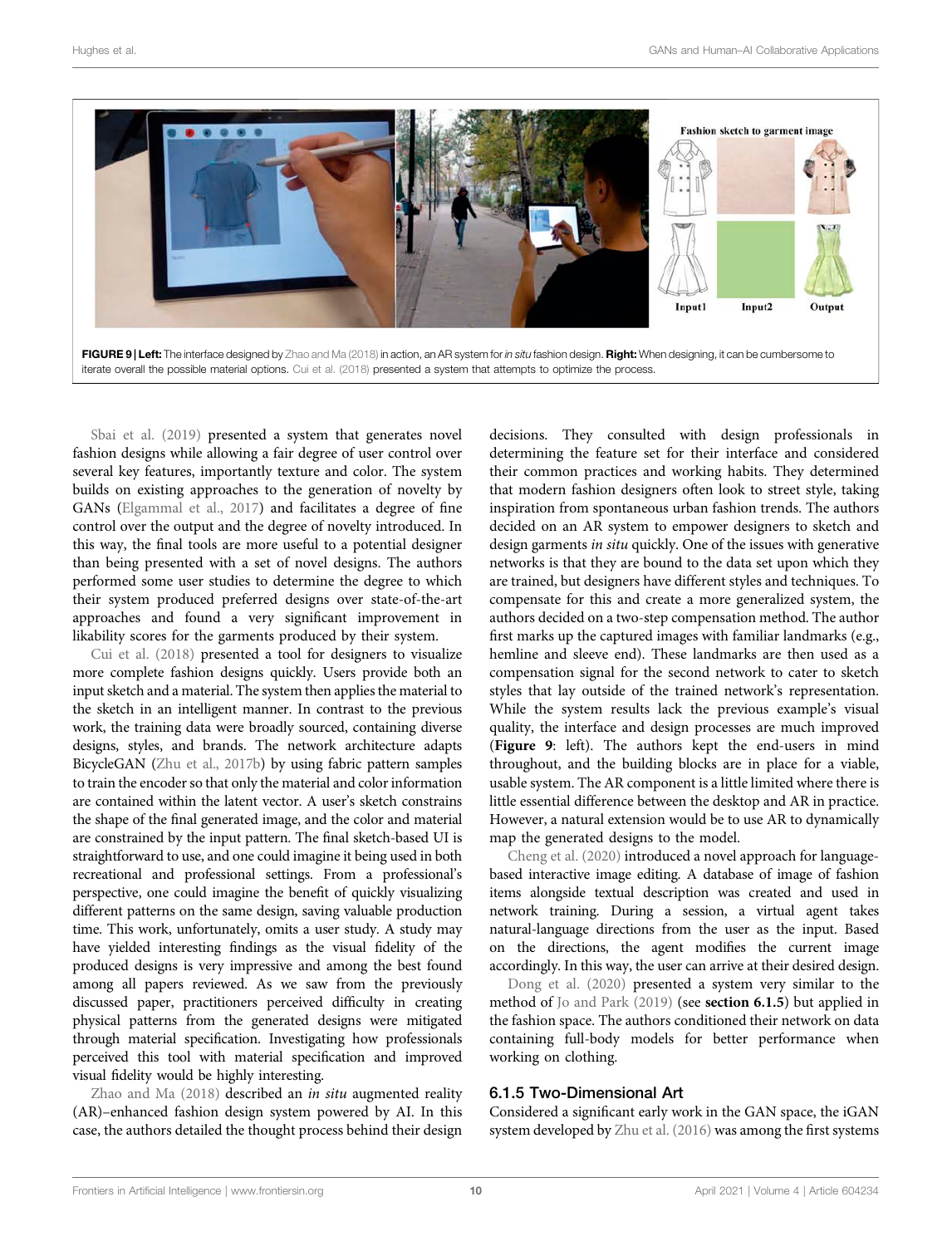

<span id="page-10-0"></span>

that facilitated interactive feedback with a GAN-based model (it also heavily influenced the architecture around which many of the examples in this section are based). A user selects an image, which is projected into a low-dimensional latent representation using a GAN. The user then uses various brush tools to achieve the rough desired shape and color requirements visualized in the low-dimensional model in real time. At the final step, the same series of transformations are applied to the original image to generate a result. The system can also be used to design from scratch as even from a few simple strokes, the generator will do its best to generate a plausible result. The work of [Chen et al. \(2018\)](#page-14-11) presents a similar painting interface to the previous example, with the intent this time to translate rough user sketches into more esthetically pleasing results. Their work builds on the VAE-GAN model ([Larsen et al., 2016](#page-15-31)), generating far crisper images than merely using an AE model while maintaining many of their benefits.

[Park et al. \(2019\)](#page-16-27) presented a system, commonly known as GauGAN, capable of turning rough sketches into photorealistic pictures ([Figure 10](#page-10-0): left). Their system is built on top of the pix2pixHD ([Wang et al., 2018\)](#page-16-28) algorithm, introducing the SPADE (SPatially ADaptivE Normalization) normalization technique. Traditionally, normalization attempts to learn the affine layers after the normalization step, and so semantic information from the input tends to be "washed away." SPADE learns the affine layer directly from the semantic segmentation map so that the input's semantic information can be kept and will act across all layer outputs. Users provide the system with a sketch, in effect a semantic map, and a style image. The resulting image is generated in real time and highly responsive to user input. The SmartPaint system [\(Sun L. et al.,](#page-16-11) [2019](#page-16-11)) presents a system and interface that closely mirrors the previous example. From an interface perspective, the main point of difference is that the system recommends a set of reference material from the dataset (representing the most similar examples to the user input) based on the user's input sketch. In this way, the system attempts to guide the user toward more realistic, known examples while still allowing a large degree of creative flexibility.

There has been a considerable amount of recent research around image generation based on an input image and set of controllable parameters [\(Lee and Seok, 2017](#page-15-8); [Alqahtani et al.,](#page-14-3) [2019](#page-14-3)). The recent work of [Jo and Park \(2019\)](#page-15-30) builds upon this research and presents a sketch-based image-editing tool that allows users to alter images in a variety of ways (altering facial geometry, adding makeup, changing eye-color, adding jewelry, etc.). During an editing session, the user masks off, via sketch, areas of the image they want to edit and then sketch in the changes they want using their free-form artist license ([Figure 10](#page-10-0): right). They can also use color brushes to sketch features of that color (e.g., hair color). The system is highly performant, and the generated image adapts in real time to user input. The system also operates on relatively large images,  $512 \times 512$  pixels, which increases real-world usability, as does the feel of its interface, which is much like any professional painting tool.

[Ho et al. \(2020\)](#page-15-32) presented a novel sketch-based generation network for full-body images of people. The authors used semantic key points corresponding to essential human body parts as a prior for sketch-image synthesis. The authors demonstrate some impressive results, even given very course input sketches.

The art of inking is a refining process that builds on artists' sketches. Inking refines the sketch, drawing emphasis on certain areas and lines of the sketch, and is a crucial tool in creating depth and perspective. Several image-editing suites $4$  provide automatic inking tools and features. Building upon their prior work, [Simo-](#page-16-29)[Serra et al. \(2018\)](#page-16-29) presented a system that uses GANs to transform a user sketch into an inked (a process the authors refer to as sketch-simplification) image. The network was trained jointly on both a supervised (a series of professionally drawn sketches and corresponding inked image pairs) and unsupervised (rough sketches and line drawings) datasets by employing an auxiliary discriminator network. By combining supervised and unsupervised data in this way, the system can more easily handle a wide variety of artist styles. The human–AI collaborative loop is not explored in depth, but the system does provide real-time feedback, and a user study could further validate the impressive results.

<sup>4</sup> [helpx.adobe.com/au/illustrator/using/image-trace](%20http://helpx.adobe.com/au/illustrator/using/image-trace)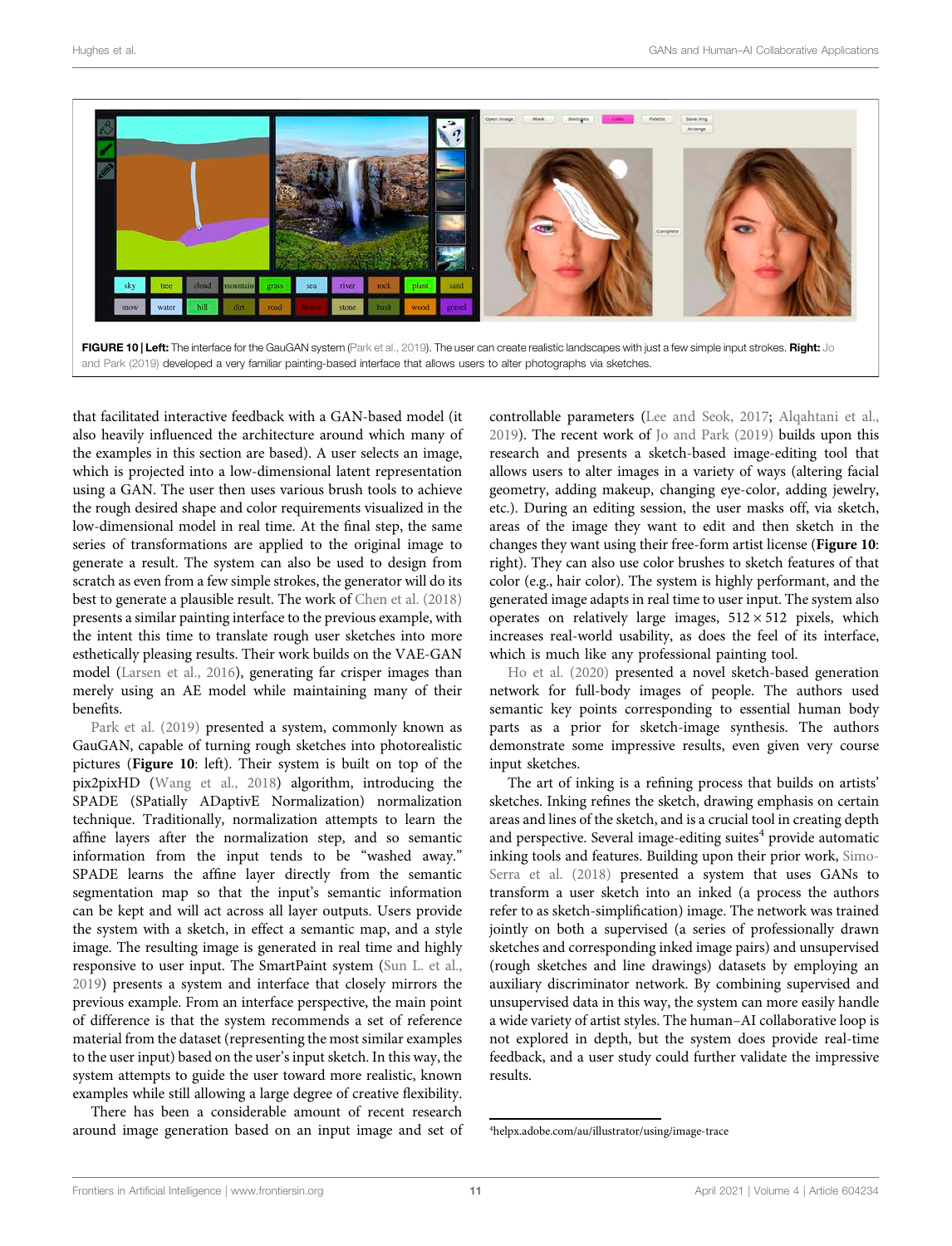After inking, the next stage in developing a finished comic artwork is coloring. [Ci et al. \(2018\),](#page-14-12) [Hati et al. \(2019\)](#page-15-33), and [Ren](#page-16-30) [et al. \(2020\)](#page-16-30) all presented frameworks for user-guided line-art colorization. Automatic colorization of line art is a challenging task, as the colorization process must achieve a pleasing result while keeping the texture and shading of the original work. Line art, by its nature, does not provide any semantic information. To overcome this problem, the authors developed systems where the user sketches on the image providing information to the system about desired colors, location, etc. All articles used large datasets of colorized anime images, corresponding line art, and a pixel hint mask to train the network. One of the key improvements of the Hati et al. work was stroke simulation rather than simple pixel sampling to provide the color hints during training. Unfortunately, the works did not perform end-user evaluation studies, as the PaintsTorch system is one of the most feature-rich among the reviewed literature. Architecturally, the work presented by [Zhang et al. \(2017\)](#page-16-31) is quite similar. Here, the authors trained their network on grayscale photographs and their corresponding color images. The collaborative system allows users to add color landmarks and adjust them with real-time feedback to the gray image, and the system generates plausibly colorized images. The authors note that it is not always easy for users to select colors in an esthetically pleasing or realistic manner. To mitigate this problem, the system gives the user feedback about the colors they may wish to use, based on a predicted codistribution, guiding them toward a good result. The authors did perform a user study. A group of nonexpert users was given 1 min to colorize a series of photographs, and the results were then passed through a real vs. fake Amazon Mechanical Turk (AMT) test.<sup>5</sup> The automatic colorization performed reasonably well, but with user input, the number of images passing as real examples significantly increased and increased again when user color recommendations were used. While the user interface presented by [Ren et al. \(2020\)](#page-16-30) is similar to the previous work, the internal architecture differs. An innovative twostage interactive colorization based on superpixel color parsing was used to generate better results. The authors also proposed metrics for quantitative result evaluation.

All the design tasks that we have covered till now have been aimed at expert or semi-expert users. [Zou et al. \(2019\)](#page-16-32) presented an example of human–AI collaboration primarily designed for children. The system is trained on a set of scene sketches and cartoon-style color images with text descriptions. The system allows users to progressively colorize an image, via simple natural language-based instructions. Users can refine the result interactively, specifying and colorizing specific foreground objects to match their requirements. An extensive series of validation experiments were run, looking at criteria such as performance and generalization. A more in-depth look at how

children interacted with the system would be of real benefit, but we acknowledge the difficulty in performing such studies.

#### 6.1.6 3D Art

Normal maps are a commonly used tool in efficiently representing complex 3D shapes, adding depth and lighting to otherwise flat images. [Su et al. \(2018\)](#page-16-33) presented a human–AI collaborative tool to generate normal maps from user sketches in real time. The authors used a slightly modified version of the popular pix2pix [\(Isola et al.,](#page-15-34) [2016\)](#page-15-34) algorithm and trained the network on a database of sketches with corresponding normal maps and a single-channel point-mask (user-defined hints). At runtime, the user can sketch and watch in real time as the normal map is generated. The user can select points on the image and manually adjust as needed (this point is adjusted in the point mask), allowing for fine-grain adjustment of the normals as needed. The final system is intuitive, with simple but responsive interactive controls, and the generated maps are of high quality, superior to those achieved by a selection of the other state-of-the-art algorithms. The authors conducted a small pilot study to look at perceptual loss for the rendered normal maps against several different methods, and their system performed significantly better than the other algorithms.

One of the most impressive systems reviewed was the terrain authoring tool presented by [Guérin et al. \(2017\).](#page-15-19) The authors trained several GANs, or terrain synthesizers, corresponding to different sets of topological features. The training set was assembled through automatic conversion of example patches of the landscape into user-like sketches and contours. During terrain authoring, the artist provides a rough sketch. The sketch defines features such as rivers, ridges, some altitude cues, or a combination of them. The input is given to the sketch-to-terrain synthesizer that generates a plausible terrain from it in real time. If the result is not satisfactory, the user can re-edit the sketch and rerun the synthesis or remove parts of the terrain that will then be completed by the eraser synthesizer. After the coarse sketch is finished, the user can erode the terrain by running the erosion synthesizer. It should be noted that this level of performance and interactivity had not been seen before, even in professional tools. To evaluate and validate their system, the authors conducted a user study with both expert and nonexpert groups. After generating a landscape with specified features, the participants were asked to evaluate the system scale according to three criteria: (1) Does the generated terrain follow the sketch? (2) Is the system reactive? And finally, (3) is it easy to express one's intent? The system scored very highly on all criteria.

The work of [Zhao et al. \(2019\)](#page-16-34) zoned in on the task of adding high-fidelity detail to landscapes. Rather than outputting a landscape from a sketch, it amplified detail on an existing coarse landscape. A novel approach to embedding landscape "themes" into a vector space is described, giving artists and end-users control over the result's look. The system is also performant enough for interactive edition, a crucial criterion for artists. The nature of the embedding space also allows for interpolating between them, allowing for exploration of themes outside the example space.

The system proposed by [Liu et al. \(2017\)](#page-15-35) presents an interactive 3D modeling tool, assisting users in designing real- <sup>5</sup>

 $5$ [mturk.com](%20http://mturk.com)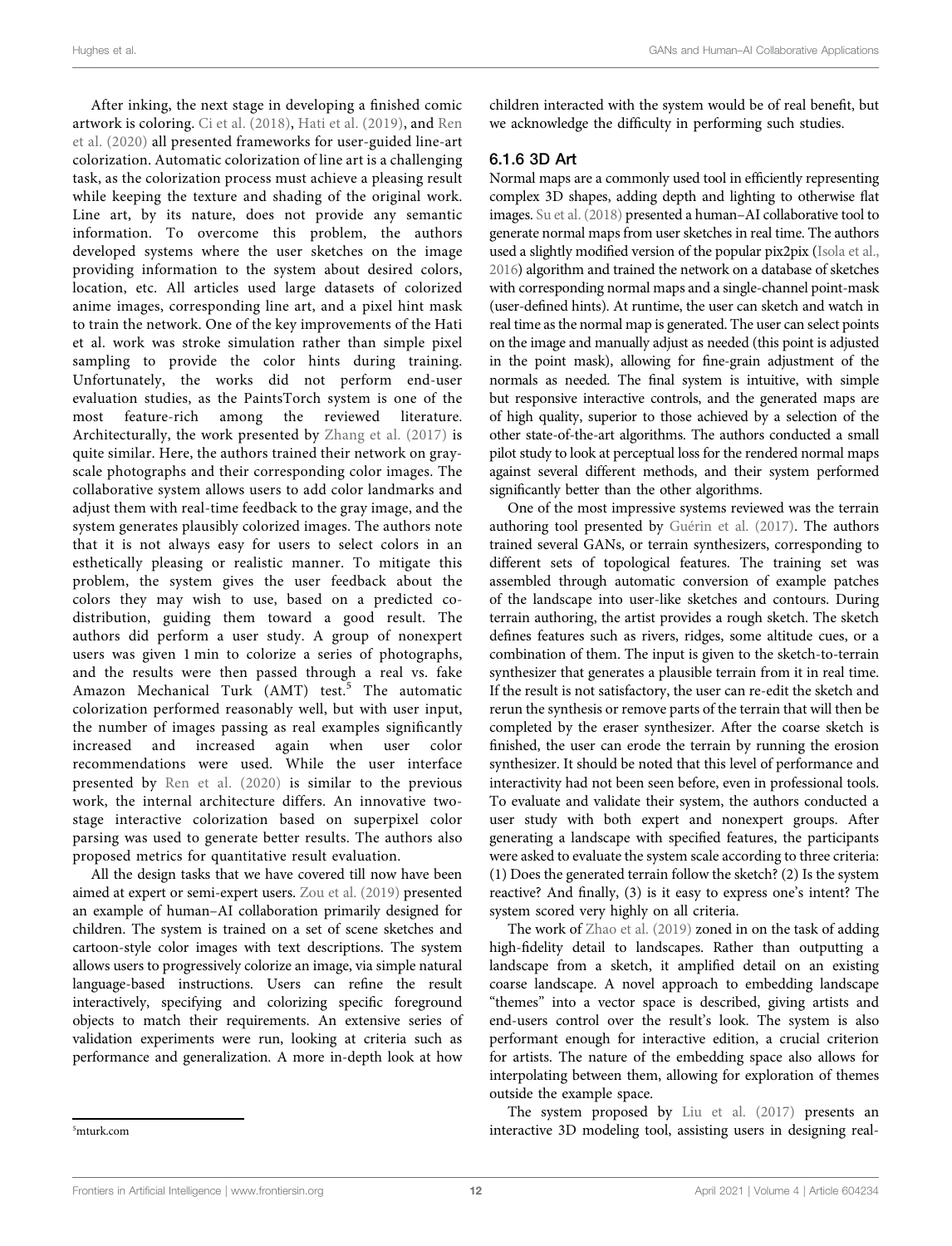world shapes using a simple voxel-based interface. The system builds on the 3D-GAN model [\(Wu et al., 2016](#page-16-35)) by adding a projection operator that maps a user-defined 3D voxel input to a latent vector in the shape manifold of the generator that both maintains similarity to the input shape but also avoids areas of the latent space that generate unrealistic results. The training set consisted of a collection of shapes within a broad object category represented by voxel grids (the authors demonstrate results for planes, chairs, and tables). The method attempts to avoid "bad" or unrealistic areas of the latent space by training a projection model that attempts to balance similarity of the input to output with generating something very close to an existing sample. During a session, the user quickly builds up a simple voxel shape representing a rough approximation of the desired output in a voxel editor. Once finalized, the user hits the "SNAP" button, which triggers the generator and generates a result. In this way, the user interacts with the system to finalize their design. The system represents work in progress. The final output of a user session would need significant editing before being used in a production environment. However, the interaction between the AI and the user is intuitive and straightforward, and a similar approach may become more relevant as the quality of 3Dgenerated results improves.

The work of [Wu et al. \(2018\)](#page-16-36) presented a very novel system to generate paint strokes using GANs. Traditionally, to generate realistic brush and natural media behavior (e.g., watercolors and oils), a fluid or physical simulation approach is adopted ([Chen](#page-14-13) [et al., 2015](#page-14-13)). Here, the authors replaced the paint simulation with a neural network (the brush strokes were still simulated). The model was trained on data generated by a physically based oil painting simulation engine (the inputs being corresponding height fields, color fields, and stroke information). During a live painting session, the network's input consists of the existing paint on the canvas and the new stroke drawn by the user, and it outputs a predicted height map and color map of the new stroke. The system is highly interactive, and examples of some stunning user creations are presented. The system significantly outperforms their previous, simulation-based work and presents a new avenue for exploration with other natural media painting simulations such as watercolor or pastels.

#### 6.1.7 Sport

In BasketballGAN ([Hsieh et al., 2019\)](#page-15-22), the authors present a novel approach to human–AI collaborative play design. Basketball has a long history of coaches using clipboard sketches as a tool for play design and to convey those plays to their players. One need only turn on any high-level televised basketball game to see this in practice. One of the drawbacks of this design methodology is that it is static. It does not explicitly cater for how opposition players may react. Having an instinct for how the opposition will behave is purely down to the coach's skill in understanding both the game and the skill sets of the opposing players. BasketballGAN gives the play designers the same primary tool they are used to and augments it with AI. The network was trained on a player movement dataset released by NBA. The system takes as input a sketch from the designer and outputs a dynamic play simulation ([Figure 7](#page-7-0): top right). To maintain the realism of the resulting

simulations, several loss functions were described for dribbling, defending, passing, and player acceleration to guide the network. These heuristics prevent abnormal player behaviors on the court. The resulting system produces very plausible 2D simulations, and in this way, a coach can analyze their play designs and get an instant prediction on how the opposition may counter it. Using this information, they can iterate over the play to improve it or avoid passing to a player likely covered by a skillful defender, and so on. A small user study was performed to examine the plausibility of the generated results. Three groups, with varying levels of basketball knowledge, were asked to answer whether they thought a sample of generated and real plays was real or fake. Only the most expert group could distinguish the generated plays above the chance level, proving that the system could prove a viable real-world tool with further refinements.

### 6.2 Research Question 2: What Are the Limitations of Studies and Approaches in Generative Adversarial Networks-Enabled Human–Artificial Intelligence Collaborative Design Tools?

Given the early stages of human–AI collaboration research in the generative space, many of the articles reviewed presented effectively "toy" examples or case studies that were deliberately scoped to smaller examples to avoid the combinatory explosion problem. The applicability of some of the examples presented in this article will be tested as further research is conducted on more complex examples, but as the work stands now, very few of the systems described would be fit for a production environment.

Due to the complexity of AI and ML, from an algorithmic and architecture perspective, there is a gap in knowledge between interaction/user-experience designers and ML engineers when it comes to understanding ML's limits, what it can and cannot achieve ([Yang, 2018](#page-16-12); [Yang et al., 2020](#page-16-14)). Barring two examples [\(Guérin et al., 2017](#page-15-19); [Zhao and Ma, 2018\)](#page-16-25), none of the other reviewed works discussed the gathering of end-user requirements, user experience design with any degree of detail. This may reflect the fact that ML engineers are driving the technology at this nascent stage. If AI technology is going to bridge the gap between algorithmic and human concerns, then HCI and UX designers have a vital role to play. From a research perspective, having a stronger initial focus on requirements gathering and human concerns would significantly improve both the final system and ground them in real-world practical problems.

Related to the previous point, the lack of systematic, robust user studies presents a significant limitation of the studies presented in this review. Close to half of the systems were not tested with users ( $n = 10$ ), or when they did, little details of the testing were published ( $n = 6$ ). Participant counts varied greatly, from 6 to 26. Some studies used experts, and some used novice users. Optimally, both groups' performance would be examined during a study, but only two articles adopted this approach.

We are currently living in a 4K, soon to be 8K, world when considering consumers' expected image resolution. Further to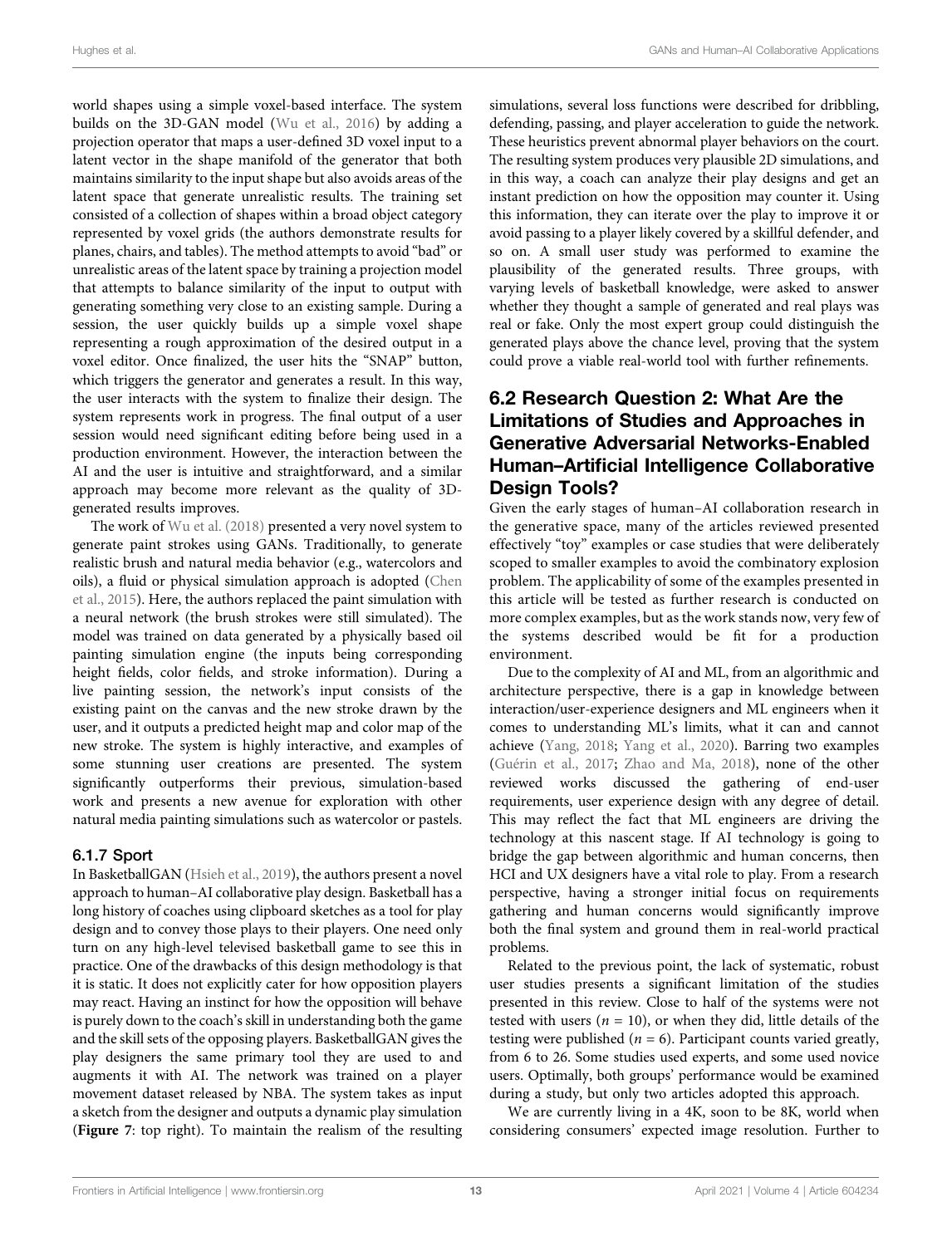consumer displays, there has been increasing adoption of immersive environments with massive resolutions [\(Lock et al.,](#page-15-36) [2018](#page-15-36); [Bourke and Bednarz, 2019](#page-14-14)). Due to the computational cost, architecture complexity, and difficulty in training GAN models, the current state of the art outputs images at  $512 \times 512$  px. While some of these results are very impressive and have garnered much media attention, how much real-world value and penetration will these systems achieve without a marked increase in visual fidelity? There is no doubt that the quality of results will continue to improve as architectures evolve, but right now, it remains a major limiting factor.

# 6.3 Research Question 3: What Are the Future Research Avenues and Directions in the Domain of Generative Adversarial Networks-Enabled Human–Artificial Intelligence Collaborative Design Tools?

The "Double Diamond" design process model ([UK, 2005\)](#page-16-37) is among the most well-known and cited extant design process visualizations. It is referenced widely in the HCI/ML literature, and authors have attempted to adapt it to cater to ML systems ([Yang et al., 2020\)](#page-16-14). ML presents some fundamental problems that make its incorporation into such a design process challenging. First, rapid prototyping of ML systems can be very difficult to achieve in practice. Networks can take a long time to train and iterate over. Second, the results of the developed system are fundamentally constrained by the available data. Working with artists and designers to investigate how current processes can be adapted to cater to ML remains an essential avenue for research.

One fascinating piece of work was the BasketballGAN framework ([Hsieh et al., 2019\)](#page-15-22). It was notable that it was the only work that looked to visualize not simply a result, given a proposed design, but also a visualization of how that result would evolve over time. While this is not a genuinely novel concept, many simulation-based approaches exist to solve similar problems. It does represent a novel approach in the GAN space. Taking crowd simulation as an example, we see several GAN-based solutions for modeling behavior ([Gupta et al., 2018](#page-15-37); [Amirian et al., 2019](#page-14-15)), but these models only take current agent states into account. A wide range of factors affect crowd behavior, for example, cultural factors ([Fridman et al., 2013\)](#page-15-38), density ([Hughes et al., 2015\)](#page-15-39), and group goals [\(Bruneau et al., 2014\)](#page-14-16). Combining a similar approach to BasketballGAN, current methods could greatly improve crowd behavior and allow exploration of semi-scripted scenarios. Similarly, this concept could be extended to many problems and research fields.

One of the notable aspects of many of the works that we have reviewed is that users get instantaneous visual feedback based on their input [\(Keim et al., 2008](#page-15-40)). This allows the user to develop a relationship with the system and understand its features and limitations. As we mentioned in the previous section, ML solutions can fail in highly unpredictable ways. These failures can lead to a loss of user confidence and trust. One emerging field of research that seeks to mitigate this problem is XAI ([Biran](#page-14-0) [and Cotton, 2017](#page-14-0); [Hughes et al., 2020](#page-15-41)). XAI aims to look within

the black-box and extract information or explanations for the algorithm's output. In addition to providing tools to assist with trust and accountability, XAI can assist with debugging and bias in ML. The inputs and outputs and network design of ML algorithms are ultimately still decided with human input (human-in-the-loop) and, as such, are often subject to human errors or bias. Explanations from XAI-enabled algorithms may uncover potential flaws or issues with this design. [Bau et al. \(2019\)](#page-14-17) presented DissectionGAN, a framework designed to examine the extent to which GANs learn image composition. To train their system, the authors first generated a series of images and then identified neurons within those images that correlated with meaningful object concepts. A user can switch these neurons on or off using their system, and the corresponding objects will be added or deleted. In this way, the system extracts meaning from the network that it can relay to the user in a useful manner. The LogicGAN system, presented by [Graves et al. \(2020\),](#page-15-42) adapts recent advances in XAI [\(Lundberg and Lee, 2017\)](#page-15-43) to the GAN space. Ordinarily, the discriminator network of a GAN simply reports one real-numbered value of corrective feedback to the generator network. LogicGAN incorporates an explanation network that allows for additional information regarding what features were important/unimportant in the discriminator's decision back to the generator, in effect "explaining to the AI." The explanations can also be explored by a user or ML engineer. These recent examples represent important steps forward in improving user trust and potential avenues for further research.

There is a fundamental question around a generative model's ability to navigate outside its example space, generating more than simply re-combinations of the input. In [section 6.1.4](#page-8-1), we discussed some examples from the fashion field; one nonacademic example of note was the work by the crossdiscipline team responsible for the Internet series of case studies, "How to generate (almost) anything" ([Cameron](#page-14-18) and [Yanardag, 2018](#page-14-18)). Their fashion design case study closely matched the work of [Kato et al. \(2019\)](#page-15-12), but they trained their model on a database of cover art of vintage sewing patterns. Due to the restricted training time, the authors noted that the AI made some interesting mistakes, such as combining standard sleeves and bell sleeves within the same dress. Also, it tended to blend in elements from the background into the final design. These "mistakes" were inspirational for the pattern makers and led to final patterns that would probably not exist but for the training restrictions. In essence, this poses a critical question around the power of generative models. Often, the model is merely generating re-combinations of existing ideas. This is a limitation of an ideal GAN, since a perfectly trained GAN generator will reproduce the training distribution. Such a model cannot directly generate an image based on new fundamental principles because such an image would not look anything like it has seen in its training data. Other artists are explicitly exploring this idea [\(Olszewska, 2020\)](#page-16-38), using GANs to create interesting new artworks. It may be the case that an imperfect GAN can be more artistically interesting than its ideal counterpart.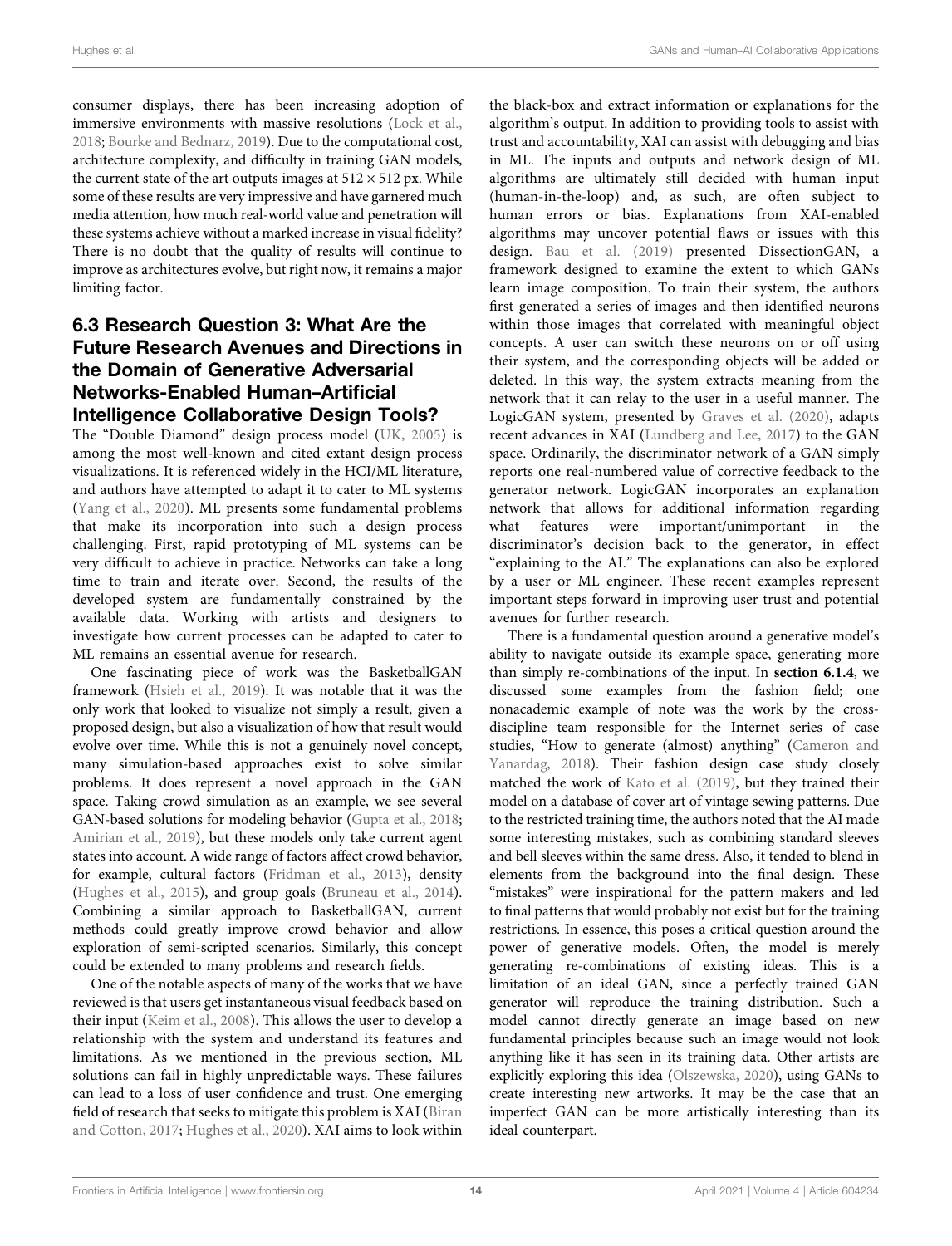# 7 LIMITATIONS

Due to the criteria we imposed, the final sample size of articles is relatively small, limiting what broad conclusions or models can be elaborated at this point. However, it does represent the state of the research in the area at the moment. This would indicate that there is a large space for researchers to examine and exploit.

### 8 CONCLUSION

Leveraging the power of generative networks to create interfaces and systems that add to the creative toolbox of design practitioners is still in its early stages. This review has explored the current literature in human–AI collaboration involving GANs in the design space. We have shown that while the work in the area is still nascent, some powerful tools are starting to emerge. Trends are beginning to appear in terms of areas that researchers are focusing on, sketch-based interfaces, in situ design, and end-user–driven interface design.

This article has described current approaches, while also identifying a range of limitations in this field of research, primarily finding a lack of focus on the end-user when developing training sets and designing interfaces, and limited outcomes in terms of scalability or professional usability. If this technology is going to make the break-through to mainstream adoption, a stronger focus on collaboration and the end-user is needed.

### **REFERENCES**

- <span id="page-14-3"></span>Alqahtani, H., Kavakli-Thorne, M., and Kumar, G. (2019). Applications of generative adversarial networks (gans): an updated review. Arch. Computat Methods Eng. 28, 525. doi:[10.1007/s11831-019-09388-y](https://doi.org/10.1007/s11831-019-09388-y)
- <span id="page-14-15"></span>Amirian, J., Hayet, J.-B., and Pettré, J. (2019). "Social ways: learning multi-modal distributions of pedestrian trajectories with GANs," in Proceedings of the IEEE conference on computer vision and pattern recognition workshops (CVPRW), Longbeach, United States, January 30–February 2, 2000.
- <span id="page-14-6"></span>Arjovsky, M., Chintala, S., and Bottou, L. (2017). Wasserstein GAN.
- <span id="page-14-17"></span>Bau, D., Zhu, J.-Y., Strobelt, H., Zhou, B., Tenenbaum, J. B., Freeman, W. T., et al. (2019). Gan dissection: visualizing and understanding generative adversarial networks," in Proceedings of the international conference on learning representations (ICLR), New Orleans, United States, May 6–May-9, 2019 .
- <span id="page-14-0"></span>Biran, O., and Cotton, C. (2017). Explanation and justification in machine learning: a survey, IJCAI-17 workshop on explainable AI (XAI), South Wharf, Australia, August 19–August-25, 2017 .
- <span id="page-14-14"></span>Bourke, C., and Bednarz, T. (2019). Multi–modal high–end visualization system," in The 17th international conference on virtual-reality continuum and its applications in industry. (New York, NY: Association for Computing Machinery). doi:[10.1145/3359997.3365731](https://doi.org/10.1145/3359997.3365731)
- <span id="page-14-16"></span>Bruneau, J., Dutra, T. B., and Pettré, J. (2014). Following behaviors: a model for computing following distances based on prediction," in Proceedings of the seventh international conference on motion in games. (New York, NY: Association for Computing Machinery), 17–24. doi:[10.1145/2668064.2668085](https://doi.org/10.1145/2668064.2668085)
- <span id="page-14-18"></span>Cameron, A., and Yanardag, P. (2018). How to generate (almost) anything: episode 3: human-ai collaborated fashion .
- <span id="page-14-2"></span>Carter, S., and Nielsen, M. (2017). Using artificial intelligence to augment human intelligence. Distill 2. doi[:10.23915/distill.00009](https://doi.org/10.23915/distill.00009)

# ETHICS STATEMENT

Written informed consent was obtained from the individual(s) for the publication of any potentially identifiable images or data included in this article.

# AUTHOR CONTRIBUTIONS

RTH selected and studied the sources, designed the structure of the manuscript, and wrote the first draft of the manuscript. LZ and TB contributed with supervision over the study of the literature and the writing of the manuscript. All authors contributed to manuscript revision, read, and approved the submitted version.

## FUNDING

This research is supported by CSIRO's Data61 and the Expanded Perception and Interaction Center (Epicenter) located at UNSW Art & Design. The funders had no role in the study design, data collection, analysis, or preparation of the manuscript.

# SUPPLEMENTARY MATERIAL

The Supplementary Material for this article can be found online at: [https://www.frontiersin.org/articles/10.3389/frai.2021.604234/](https://www.frontiersin.org/articles/10.3389/frai.2021.604234/full#supplementary-material) [full#supplementary-material](https://www.frontiersin.org/articles/10.3389/frai.2021.604234/full#supplementary-material)

- <span id="page-14-5"></span>Cearley, D., Burke, B., Smith, D., Jones, N., Chandrasekaran, A., and Lu, C. (2019). Top 10 strategic technology trends for 2020. Top. 10.
- <span id="page-14-11"></span>Chen, C.-W., Chen, W.-C., and Hu, M.-C. (2018). "Doodle master: a doodle beautification system based on auto-encoding generative adversarial networks," in Proceedings of the 2018 international joint workshop on multimedia artworks analysis and attractiveness computing in multimedia. (New York, NY: Association for Computing Machinery). doi:[10.1145/3209693.3209695](https://doi.org/10.1145/3209693.3209695)
- <span id="page-14-7"></span>Chen, L., Wang, P., Dong, H., Shi, F., Han, J., Guo, Y., et al. (2019). An artificial intelligence based data-driven approach for design ideation. J. Vis. Commun. Image Represent. 61, 10–22. doi:[10.1016/j.jvcir.2019.02.009](https://doi.org/10.1016/j.jvcir.2019.02.009)
- <span id="page-14-1"></span>Chen, X., Duan, Y., Houthooft, R., Schulman, J., Sutskever, I., and Abbeel, P. (2016). Infogan: interpretable representation learning by information maximizing generative adversarial nets
- <span id="page-14-13"></span>Chen, Z., Kim, B., Ito, D., and Wang, H. (2015). Wetbrush. ACM Trans. Graph. 34, 1. doi[:10.1145/2816795.2818066](https://doi.org/10.1145/2816795.2818066)
- <span id="page-14-9"></span>Cheng, Y., Gan, Z., Li, Y., Liu, J., and Gao, J. (2020). "Sequential attention GAN for interactive image editing," in Proceedings of the 28th ACM international conference on multimedia. (New York, NY: Association for Computing Machinery), 4383–4391. doi:[10.1145/3394171.3413551](https://doi.org/10.1145/3394171.3413551)
- <span id="page-14-12"></span>Ci, Y., Ma, X., Wang, Z., Li, H., and Luo, Z. (2018). "User-guided deep anime line art colourization with conditional adversarial networks," in Proceedings of the 26th ACM international conference on multimedia. (New York, NY: Association for Computing Machinery), 1536–1544. doi[:10.1145/3240508.3240661](https://doi.org/10.1145/3240508.3240661)
- <span id="page-14-8"></span>Cui, Y. R., Liu, Q., Gao, C. Y., and Su, Z. (2018). FashionGAN: display your fashion design using conditional generative adversarial nets. Comp. Graphics Forum 37, 109–119. doi:[10.1111/cgf.13552](https://doi.org/10.1111/cgf.13552)
- <span id="page-14-4"></span>Dayan, P., Hinton, G. E., Neal, R. M., and Zemel, R. S. (1995). The Helmholtz machine. Neural Comput. 7, 889–904. doi[:10.1162/neco.1995.7.5.889](https://doi.org/10.1162/neco.1995.7.5.889)
- <span id="page-14-10"></span>Dong, H., Liang, X., Zhang, Y., Zhang, X., Shen, X., Xie, Z., et al. (2020). "Fashion editing with adversarial parsing learning," in 2020 IEEE/CVF conference on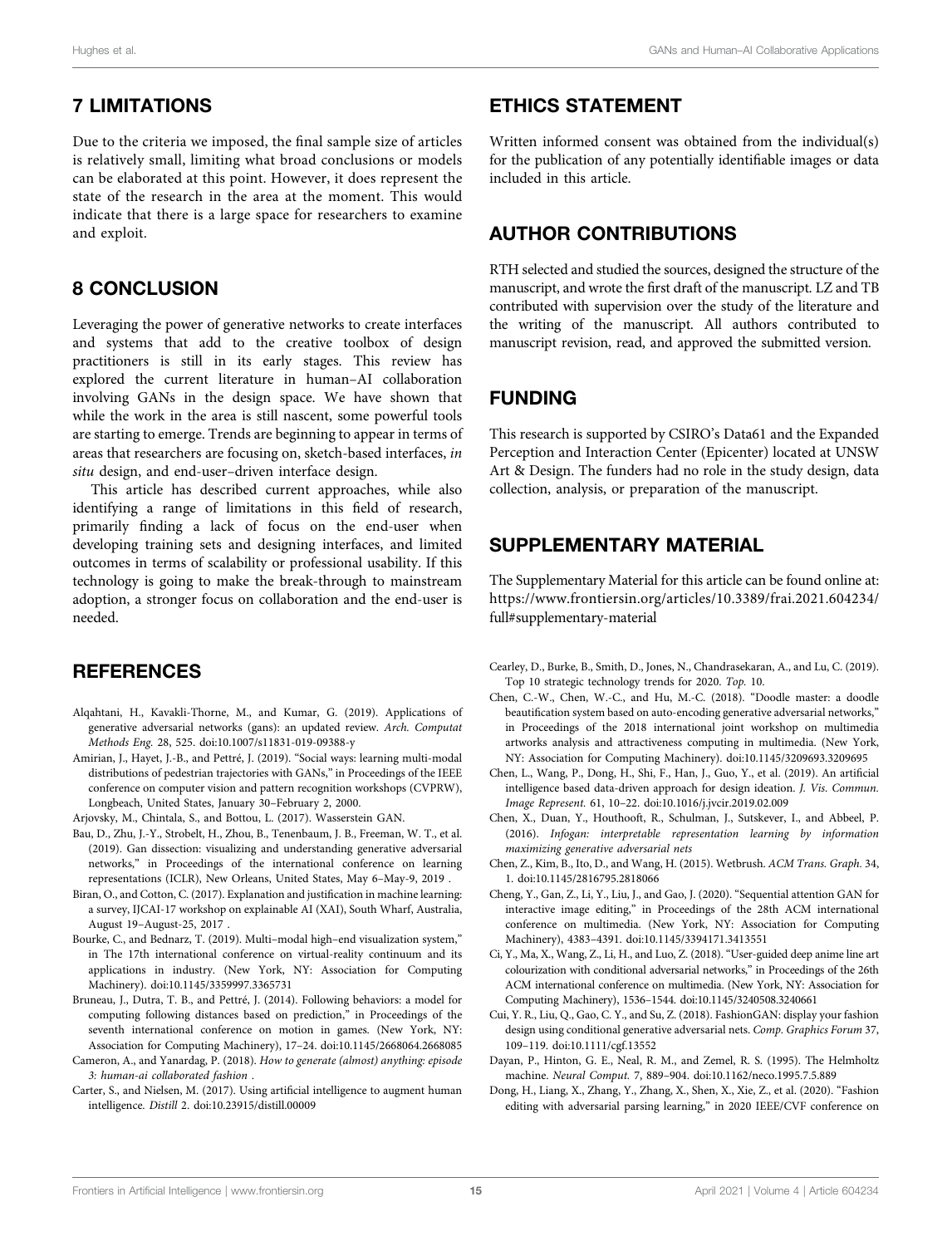computer vision and pattern recognition, CVPR 2020. Seattle, WA: IEEE, 8117–8125. doi[:10.1109/CVPR42600.2020.00814](https://doi.org/10.1109/CVPR42600.2020.00814)

- <span id="page-15-25"></span>Dorst, K., and Cross, N. (2001). Creativity in the design process: co-evolution of problem-solution. Des. Stud. 22, 425–437. doi[:10.1016/s0142-694x\(01\)00009-6](https://doi.org/10.1016/s0142-694x(01)00009-6)
- <span id="page-15-16"></span>Dove, G., Halskov, K., Forlizzi, J., and Zimmerman, J. (2017). Ux design innovation: challenges for working with machine learning as a design material," in Proceedings of the 2017 CHI conference on human factors in computing systems, (New York, NY: Association for Computing Machinery), 17. 278–288. doi[:10.1145/3025453.3025739](https://doi.org/10.1145/3025453.3025739)
- <span id="page-15-29"></span>Elgammal, A. M., Liu, B., Elhoseiny, M., and Mazzone, M. (2017). CAN: creative adversarial networks, generating "art" by learning about styles and deviating from style norms, ICCC
- <span id="page-15-3"></span>Fjeld, J., Achten, N., Hilligoss, H., Nagy, A., Srikumar, M., Dushkin, R., et al. (2020). Principled artificial intelligence: mapping consensus in ethical and rights based approaches to principles for AI. (Cambridge, United Kingdom: Berkman Klein Center Research), 2020–2021. doi[:10.2139/ssrn.3518482](https://doi.org/10.2139/ssrn.3518482)
- <span id="page-15-38"></span>Fridman, N., Kaminka, G. A., and Zilka, A. (2013). "The impact of culture on crowd dynamics: an empirical approach," in Proceedings of the 2013 international conference on autonomous agents and multi-agent systems (richland, SC: international foundation for autonomous agents and multiagent systems), Richland, SC, '13, 143–150.AAMAS
- <span id="page-15-5"></span>Goodfellow, I. J. (2017). NIPS 2016 tutorial: generative adversarial networksCoRR abs/1701
- <span id="page-15-4"></span>Goodfellow, I. J., Pouget-Abadie, J., Mirza, M., Xu, B., Warde-Farley, D., Ozair, S., et al. (2014). "Generative adversarial nets," in Proceedings of the 27th international conference on neural information processing systems - Vol. 2NIPS'14. (Cambridge, MA: MIT Press), 2672–2680.
- <span id="page-15-42"></span>Graves, L. M., Nagisetty, V., Scott, J. K., and Ganesh, V. (2020). Logicgan: logicguided generative adversarial networks
- <span id="page-15-20"></span>Greenhalgh, T., and Peacock, R. (2005). Effectiveness and efficiency of search methods in systematic reviews of complex evidence: audit of primary sources. BMJ 331, 1064–1065. doi:[10.1136/bmj.38636.593461.68](https://doi.org/10.1136/bmj.38636.593461.68)
- <span id="page-15-19"></span>Guérin, É., Digne, J., Galin, É., Peytavie, A., Wolf, C., Benes, B., et al. (2017). Interactive example-based terrain authoring with conditional generative adversarial networks. ACM Trans. Graph. 36, 1. doi:[10.1145/3130800.3130804](https://doi.org/10.1145/3130800.3130804)
- <span id="page-15-37"></span>Gupta, A., Johnson, J., Fei-Fei, L., Savarese, S., and Alahi, A. (2018). "Social GAN: socially acceptable trajectories with generative adversarial networks," in Proceedings of the IEEE Conference on Computer Vision and Pattern Recognition. Salt Lake City, UT, United States. June 18–June 23, doi[:10.](https://doi.org/10.1109/cvpr.2018.00240) [1109/cvpr.2018.00240](https://doi.org/10.1109/cvpr.2018.00240)
- <span id="page-15-27"></span>Gutierrez, J., and Schrum, J. (2020). Generative adversarial network rooms in generative graph grammar dungeons for the legend of zelda
- <span id="page-15-26"></span>Hansen, N., Müller, S. D., and Koumoutsakos, P. (2003). Reducing the time complexity of the derandomized evolution strategy with covariance matrix adaptation (CMA-ES). Evol. Comput. 11, 1–18. doi:[10.1162/106365603321828970](https://doi.org/10.1162/106365603321828970)
- <span id="page-15-33"></span>Hati, Y., Jouet, G., Rousseaux, F., and Duhart, C. (2019). "Paintstorch: a user-guided anime line art colourization tool with double generator conditional adversarial network," in European conference on visual media production. (New York, NY: Association for Computing Machinery). doi:[10.1145/3359998.3369401](https://doi.org/10.1145/3359998.3369401)
- <span id="page-15-15"></span>Higgins, I., Matthey, L., Pal, A., Burgess, C., Glorot, X., Botvinick, M., et al. (2017). Beta-vae: learning basic visual concepts with a constrained variational framework. Iclr
- <span id="page-15-32"></span>Ho, T.-T., Virtusio, J. J., Chen, Y.-Y., Hsu, C.-M., and Hua, K.-L. (2020). Sketchguided deep portrait generation. ACM Trans. Multimedia Comput. Commun. Appl. 16, 1. doi:[10.1145/3396237](https://doi.org/10.1145/3396237)
- <span id="page-15-9"></span>Hong, Y., Hwang, U., Yoo, J., and Yoon, S. (2019). How generative adversarial networks and their variants work. ACM Comput. Surv. 52, 1–43. doi:[10.1145/3301282](https://doi.org/10.1145/3301282)
- <span id="page-15-22"></span>Hsieh, H.-Y., Chen, C.-Y., Wang, Y.-S., and Chuang, J.-H. (2019). Basketballgan: generating basketball play simulation through sketching," in Proceedings of the 27th ACM international conference on multimedia. (New York, NY: Association for Computing Machinery), 720–728. doi[:10.1145/3343031.3351050](https://doi.org/10.1145/3343031.3351050)
- <span id="page-15-41"></span>Hughes, R., Edmond, C., Wells, L., Glencross, M., Zhu, L., and Bednarz, T. (2020). Explainable AI (XAI): an introduction to the XAI landscape with practical examples. SIGGRAPH asia 2020 courses. (New York, NY: Association for Computing Machinery). doi[:10.1145/3415263.3419166](https://doi.org/10.1145/3415263.3419166)
- <span id="page-15-39"></span>Hughes, R., Ondřej, J., and Dingliana, J. (2015). Davis: density-adaptive syntheticvision based steering for virtual crowds. New York, NY: Association for Computing Machinery, 79–84. doi:[10.1145/2822013.2822030](https://doi.org/10.1145/2822013.2822030)
- <span id="page-15-34"></span>Isola, P., Zhu, J.-Y., Zhou, T., and Efros, A. A. (2016). Image-to-image translation with conditional adversarial networks
- <span id="page-15-30"></span>Jo, Y., and Park, J. (2019). SC-FEGAN: face editing generative adversarial network with user's sketch and color,"in IEEE/CVF international conference on computer vision, Seoul, South Korea. Oct 27–Nov 3, 2019. doi:[10.1109/ICCV.2019.00183](https://doi.org/10.1109/ICCV.2019.00183)
- <span id="page-15-2"></span>Johnson, K. (2020). Acm calls for governments and businesses to stop using facial recognition
- <span id="page-15-28"></span>Karras, T., Aila, T., Laine, S., and Lehtinen, J. (2017). Progressive growing of gans for improved quality, stability, and variation
- <span id="page-15-12"></span>Kato, N., Osone, H., Oomori, K., Ooi, C. W., and Ochiai, Y. (2019). "GANs-based clothes design: pattern maker is all you need to design clothing,"in Proceedings of the 10th augmented human international conference 2019. (New York, NY: Association for Computing Machinery), AH2019. doi:[10.1145/3311823.3311863](https://doi.org/10.1145/3311823.3311863)
- <span id="page-15-18"></span>Kazi, R. H., Grossman, T., Cheong, H., Hashemi, A., and Fitzmaurice, G. (2017). "Dreamsketch: early stage 3D design explorations with sketching and generative design," in Proceedings of the 30th annual ACM symposium on user interface software and technology. (New York, NY: Association for Computing Machinery). 401–414. doi[:10.1145/3126594.3126662](https://doi.org/10.1145/3126594.3126662)
- <span id="page-15-40"></span>Keim, D., Andrienko, G., Fekete, J.-D., Görg, C., Kohlhammer, J., and Melançon, G. (2008). Visual analytics: definition, process, and challenges. (Berlin, Heidelberg: Springer, 154–175. doi[:10.1007/978-3-540-70956-5\\_7](https://doi.org/10.1007/978-3-540-70956-5_7)
- <span id="page-15-24"></span>Kelly, T., Guerrero, P., Steed, A., Wonka, P., and Mitra, N. J. (2019). FrankenGAN. ACM Trans. Graph. 37 (1), 1. doi:[10.1145/3272127.3275065](https://doi.org/10.1145/3272127.3275065)
- <span id="page-15-10"></span>Khursheed, M. O., Saeed, D., and Khan, A. M. (2020). "Generative adversarial networks: a survey of techniques and methods," in Proceeding of the international conference on computer networks, big data and IoT (ICCBI - 2018). Editors A. Pandian, T. Senjyu, S. M. S. Islam, and H. Wang (Cham, Switzerland: Springer International Publishing)), 490–498.
- <span id="page-15-14"></span>Kingma, D. P., and Welling, M. (2013). Auto-encoding variational bayes
- <span id="page-15-6"></span>Kodali, N., Abernethy, J., Hays, J., and Kira, Z. (2017). On convergence and stability of gans
- <span id="page-15-17"></span>Krish, S. (2011). A practical generative design method. Comput. Aided Des. 43, 88–100. doi[:10.1016/j.cad.2010.09.009](https://doi.org/10.1016/j.cad.2010.09.009)
- <span id="page-15-11"></span>Kurach, K., Lucic, M., Zhai, X., Michalski, M., and Gelly, S. (2018). A large-scale study on regularization and normalization in gans
- <span id="page-15-31"></span>Larsen, A. B. L., Sønderby, S. K., Larochelle, H., and Winther, O. (2016). Autoencoding beyond pixels using a learned similarity metric," in Proceedings of the 33rd international conference on international conference on machine learning, New York, NY, June 19–June-24, 2016 48, 1558–1566.
- <span id="page-15-8"></span>Lee, M., and Seok, J. (2017). Controllable generative adversarial network
- <span id="page-15-35"></span>Liu, J., Yu, F., and Funkhouser, T. (2017). "Interactive 3D modeling with a generative adversarial network," in Proceedings of the International conference on 3D vision, Qingdao, China, Nov 25–Sep 28, 2020, 126–134. doi[:10.1109/3DV.2017.00024](https://doi.org/10.1109/3DV.2017.00024)
- <span id="page-15-21"></span>Locatello, F., Bauer, S., Lučić, M., Rätsch, G., Gelly, S., Schölkopf, B., et al. (2019). Challenging common assumptions in the unsupervised learning of disentangled representations," in Proceedings of the International conference on machine learning. Long Beach, CA, June 9–15, 2019
- <span id="page-15-36"></span>Lock, J. G., Filonik, D., Lawther, R., Pather, N., Gaus, K., Kenderdine, S., et al. (2018). Visual analytics of single cell microscopy data using a collaborative immersive environment," in Proceedings of the 16th ACM SIGGRAPH international conference on virtual-reality continuum and its applications in industry. (New York, NY: Association for Computing Machinery). doi:[10.1145/3284398.3284412](https://doi.org/10.1145/3284398.3284412)
- <span id="page-15-43"></span>Lundberg, S. M., and Lee, S.-I. (2017). "A unified approach to interpreting model predictions," in Proceedings of the 31st international conference on neural information processing systems. (New York, NY: Red HookCurran Associates Inc.), 4768–4777.

<span id="page-15-1"></span>Mirjalili, V., Raschka, S., Namboodiri, A., and Ross, A. (2017). Semi-adversarial networks: convolutional autoencoders for imparting privacy to face images.

- <span id="page-15-7"></span><span id="page-15-0"></span>Mirza, M., and Osindero, S. (2014). Conditional generative adversarial nets. Murphy, K. P. (2012). Machine learning: a probabilistic perspective. Cambridge, MA: The MIT Press
- <span id="page-15-23"></span>Nauata, N., Chang, K.-H., Cheng, C.-Y., Mori, G., and Furukawa, Y. (2020). Housegan: relational generative adversarial networks for graph-constrained house layout generation
- <span id="page-15-13"></span>Noyman, A., and Larson, K. (2020). Deepscope: HCI platform for generative cityscape visualization," in Extended abstracts of the 2020 CHI conference on human factors in computing systems. (New York, NY: Association for Computing Machinery), 1. doi:[10.1145/3334480.3382809](https://doi.org/10.1145/3334480.3382809)